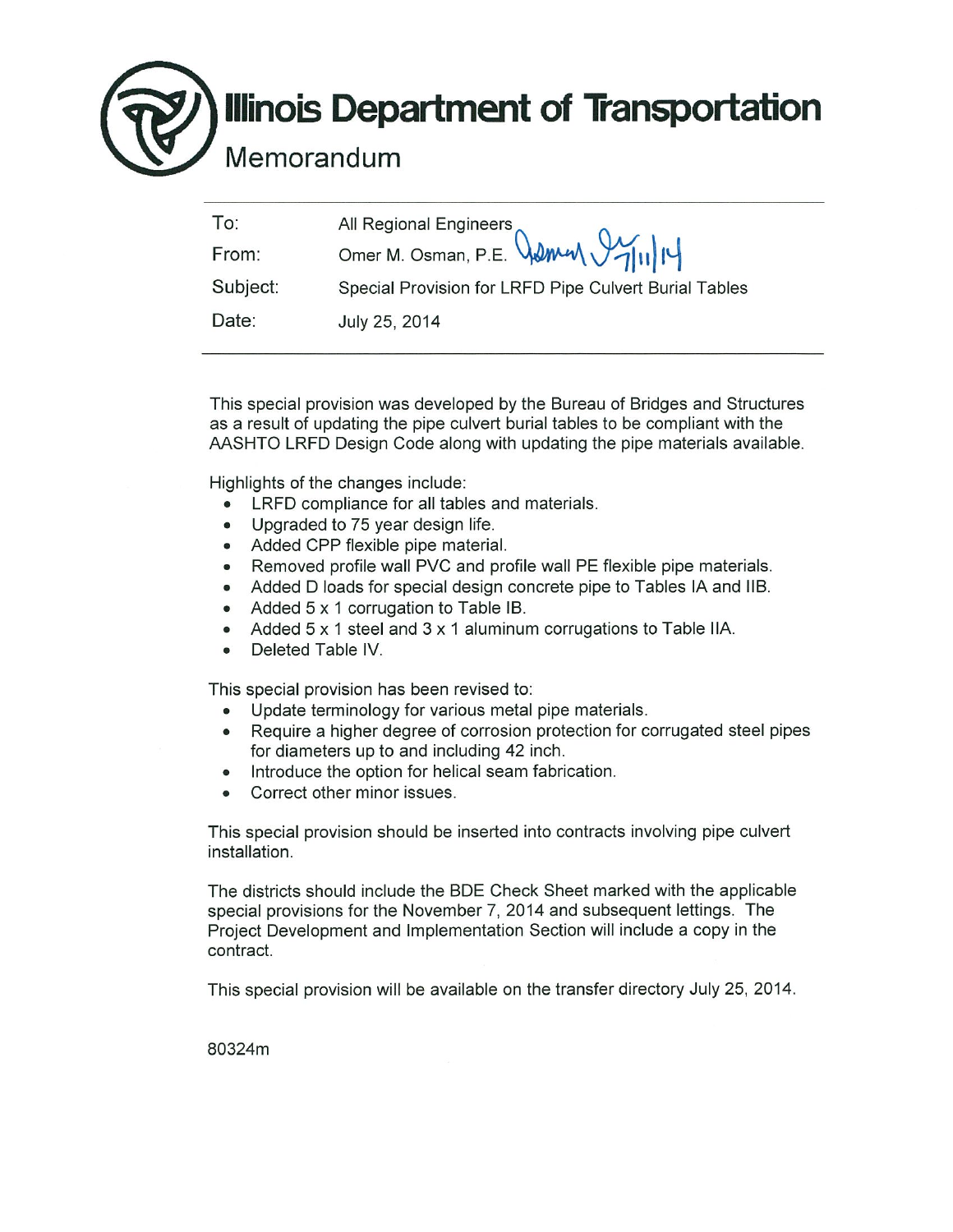## **LRFD PIPE CULVERT BURIAL TABLES (BDE)**

Effective: November 1, 2013 Revised: November 1, 2014

 $\overline{\phantom{a}}$ 

Revise Article 542.02 of the Standard Specifications to read as follows:

|     | "Item                                                                        | Article/Section |
|-----|------------------------------------------------------------------------------|-----------------|
| (a) |                                                                              |                 |
| (b) |                                                                              |                 |
| (c) |                                                                              |                 |
| (d) |                                                                              |                 |
| (e) | Reserved                                                                     |                 |
| (f) |                                                                              |                 |
| (g) |                                                                              |                 |
| (h) |                                                                              |                 |
| (i) |                                                                              |                 |
| (j) |                                                                              |                 |
| (k) |                                                                              |                 |
| (1) |                                                                              |                 |
| (m) |                                                                              |                 |
| (n) | Reinforced Concrete Culvert, Storm Drain, and Sewer Pipe  1042               |                 |
| (0) | Reinforced Concrete Elliptical Culvert, Storm Drain, and Sewer Pipe 1042     |                 |
| (p) | Reinforced Concrete Arch Culvert, Storm Drain, and Sewer Pipe  1042          |                 |
| (q) |                                                                              |                 |
| (r) | Corrugated Polyvinyl Chloride (PVC) Pipe with a Smooth Interior  1040.03     |                 |
| (s) | Corrugated Polypropylene (CPP) pipe with smooth Interior  1040.07            |                 |
| (t) | Corrugated Polyethylene (PE) Pipe with a Smooth Interior  1040.04            |                 |
| (u) |                                                                              |                 |
| (v) | Rubber Gaskets and Preformed Flexible Joint Sealants for Concrete Pipe  1056 |                 |
| (w) |                                                                              |                 |
| (x) |                                                                              |                 |
| (y) |                                                                              |                 |
| (z) |                                                                              |                 |
|     |                                                                              |                 |
|     |                                                                              |                 |
|     |                                                                              |                 |
|     |                                                                              |                 |

Note 1. The fine aggregate shall be moist.

Note 2. The coarse aggregate shall be wet."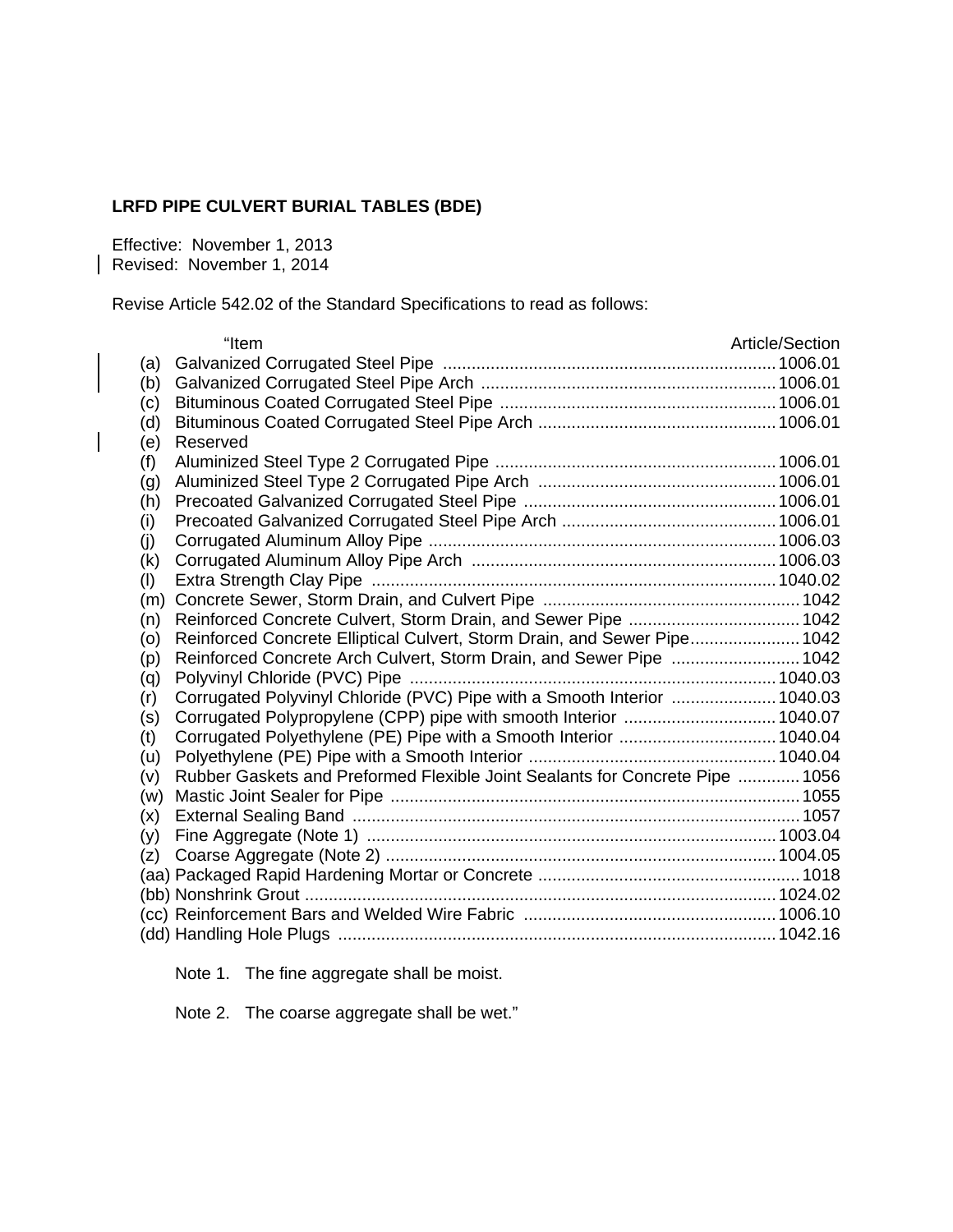Revise the table for permitted materials in Article 542.03 of the Standard Specifications as follows:

| "Class | <b>Materials</b>                                                                                                                |
|--------|---------------------------------------------------------------------------------------------------------------------------------|
| A      | Rigid Pipes:                                                                                                                    |
|        | Extra Strength Clay Pipe                                                                                                        |
|        | Concrete Sewer Storm Drain and Culvert Pipe, Class 3                                                                            |
|        | Reinforced Concrete Culvert, Storm Drain, and Sewer Pipe<br>Reinforced Concrete Elliptical Culvert, Storm Drain, and Sewer Pipe |
|        | Reinforced Concrete Arch Culvert, Storm Drain, and Sewer Pipe                                                                   |
| C      | Rigid Pipes:                                                                                                                    |
|        | Extra Strength Clay Pipe                                                                                                        |
|        | Concrete Sewer Storm Drain and Culvert Pipe, Class 3                                                                            |
|        | Reinforced Concrete Culvert, Storm Drain, and Sewer Pipe                                                                        |
|        | Reinforced Concrete Elliptical Culvert, Storm Drain, and Sewer Pipe                                                             |
|        | Reinforced Concrete Arch Culvert, Storm Drain, and Sewer Pipe                                                                   |
|        | <b>Flexible Pipes:</b>                                                                                                          |
|        | Aluminized Steel Type 2 Corrugated Pipe                                                                                         |
|        | Aluminized Steel Type 2 Corrugated Pipe Arch<br>Precoated Galvanized Corrugated Steel Pipe                                      |
|        | Precoated Galvanized Corrugated Steel Pipe Arch                                                                                 |
|        | Corrugated Aluminum Alloy Pipe                                                                                                  |
|        | Corrugated Aluminum Alloy Pipe Arch                                                                                             |
|        | Polyvinyl Chloride (PVC) Pipe                                                                                                   |
|        | Corrugated Polyvinyl Chloride (PVC) Pipe with a Smooth Interior                                                                 |
|        | Polyethylene (PE) Pipe with a Smooth Interior                                                                                   |
|        | Corrugated Polypropylene (CPP) Pipe with Smooth Interior                                                                        |
| D      | Rigid Pipes:                                                                                                                    |
|        | <b>Extra Strength Clay Pipe</b>                                                                                                 |
|        | Concrete Sewer Storm Drain and Culvert Pipe, Class 3<br>Reinforced Concrete Culvert, Storm Drain, and Sewer Pipe                |
|        | Reinforced Concrete Elliptical Culvert, Storm Drain, and Sewer Pipe                                                             |
|        | Reinforced Concrete Arch Culvert, Storm Drain, and Sewer Pipe                                                                   |
|        | Flexible Pipes:                                                                                                                 |
|        | <b>Galvanized Corrugated Steel Pipe</b>                                                                                         |
|        | Galvanized Corrugated Steel Pipe Arch                                                                                           |
|        | <b>Bituminous Coated Corrugated Steel Pipe</b>                                                                                  |
|        | <b>Bituminous Coated Corrugated Steel Pipe Arch</b>                                                                             |
|        | Aluminized Steel Type 2 Corrugated Pipe                                                                                         |
|        | Aluminized Steel Type 2 Corrugated Pipe Arch<br>Precoated Galvanized Corrugated Steel Pipe                                      |
|        | Precoated Galvanized Corrugated Steel Pipe Arch                                                                                 |
|        | Corrugated Aluminum Alloy Pipe                                                                                                  |
|        | Corrugated Aluminum Alloy Pipe Arch                                                                                             |
|        | Polyvinyl Chloride (PVC) Pipe                                                                                                   |
|        | Corrugated Polyvinyl Chloride (PVC) Pipe with a Smooth Interior                                                                 |
|        | Corrugated Polyethylene (PE) Pipe with a Smooth Interior                                                                        |
|        | Polyethylene (PE) Pipe with a Smooth Interior"                                                                                  |
|        | Corrugated Polypropylene (CPP) Pipe with Smooth Interior                                                                        |

 $\begin{array}{c} \hline \end{array}$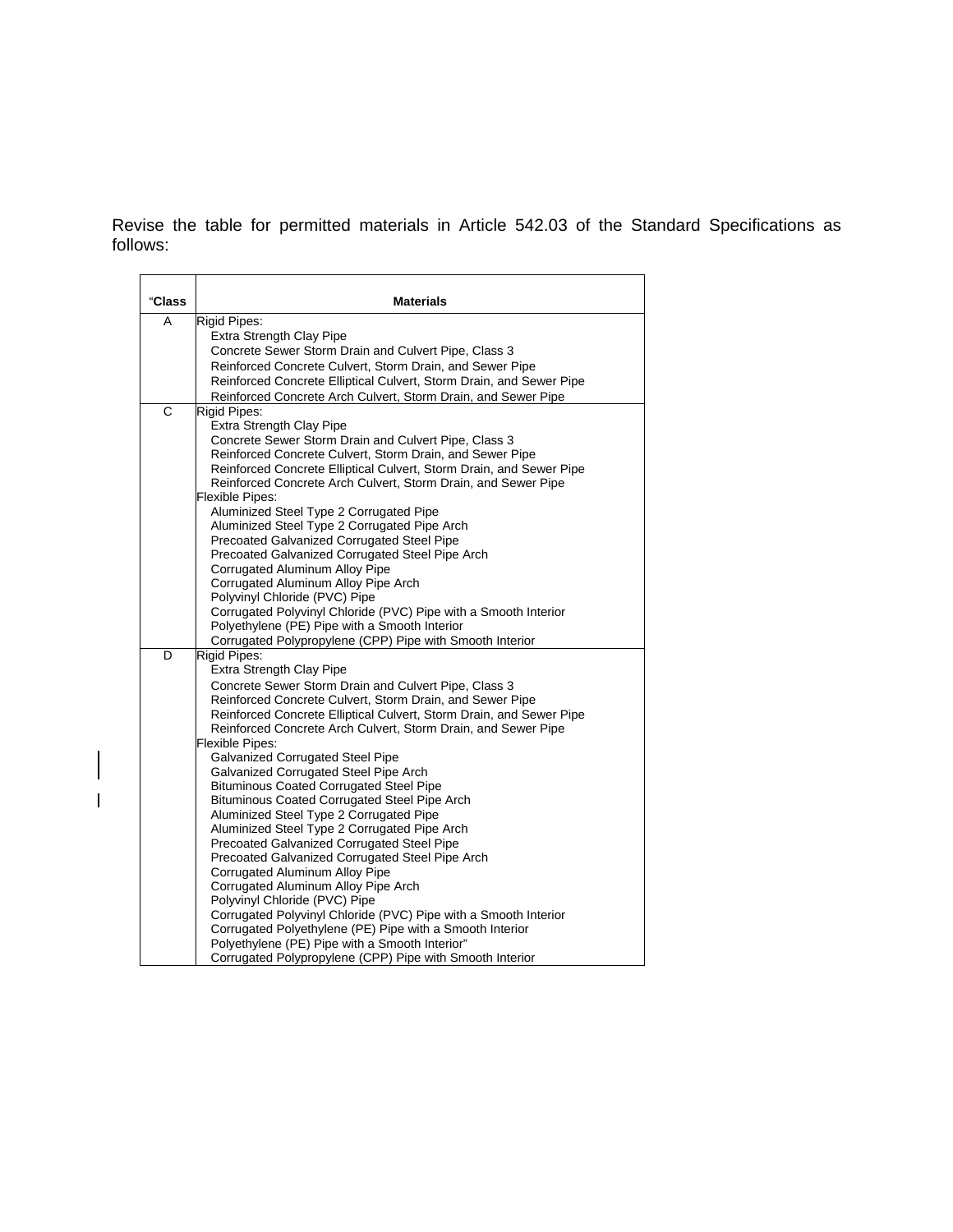Revise Articles 542.03(b) and (c) of the Standard Specifications to read:

- " (b) Extra strength clay pipe will only be permitted for pipe culverts Type 1, for 10 in., 12 in., 42 in. and 48 in. (250 mm, 300 mm, 1050 mm and 1200 mm), Types 2, up to and including 48 in. (1200 mm), Type 3, up to and including 18 in. (450 mm), Type 4 up to and including 10 in. (250 mm), for all pipe classes.
- (c) Concrete sewer, storm drain, and culvert pipe Class 3 will only be permitted for pipe culverts Type 1, up to and including 10 in (250 mm), Type 2, up to and including 30 in. (750 mm), Type 3, up to and including 15 in. (375 mm); Type 4, up to and including 10 in. (250 mm), for all pipe classes."

Replace the pipe tables in Article 542.03 of the Standard Specifications with the following: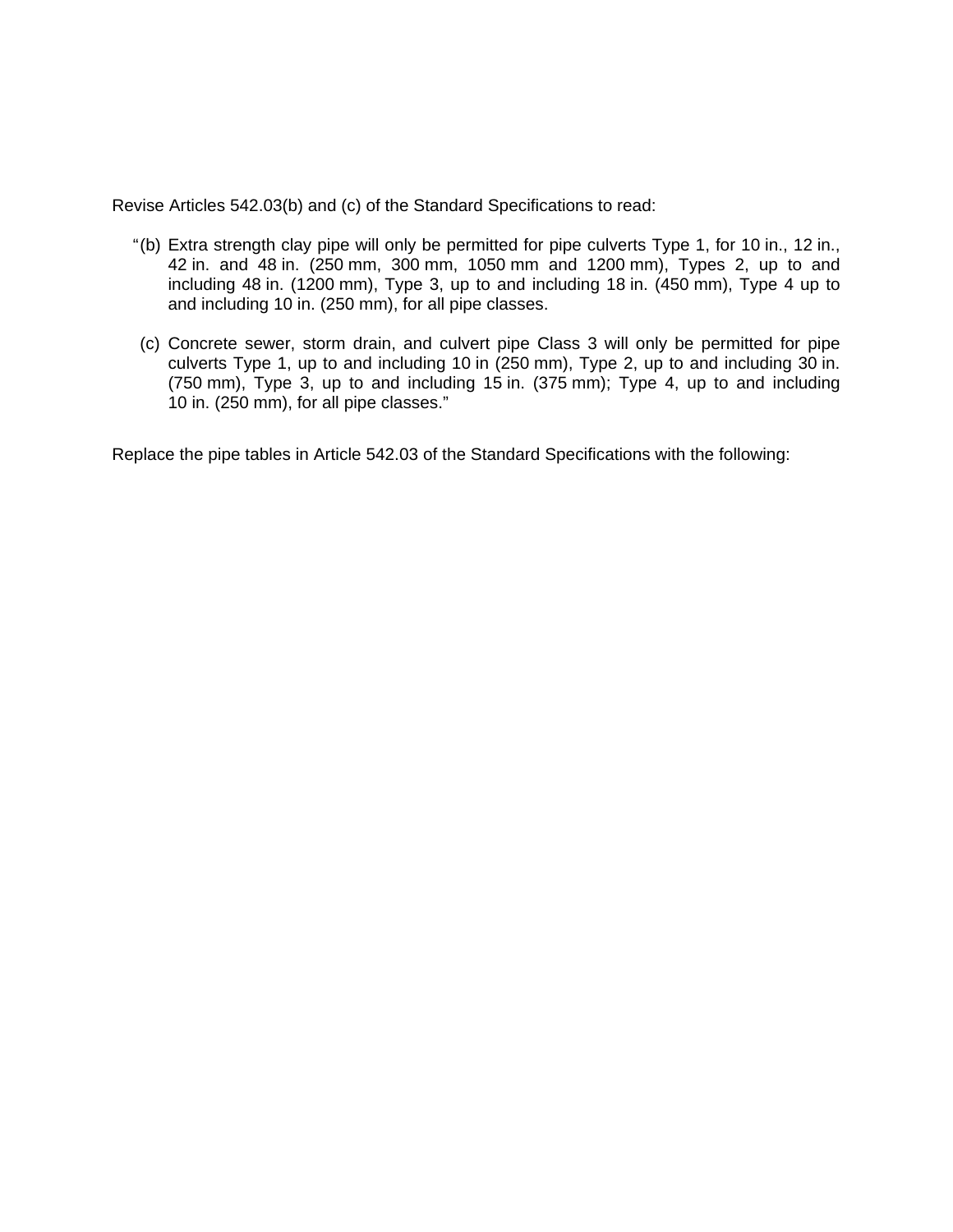|                 |                             |                                         |                                          | "Table IA: Classes of Reinforced Concrete Pipe | for the Respective Diameters of Pipe and Fill Heights over the Top of the Pipe |                                       |                                       |
|-----------------|-----------------------------|-----------------------------------------|------------------------------------------|------------------------------------------------|--------------------------------------------------------------------------------|---------------------------------------|---------------------------------------|
|                 | Type 1                      | Type 2                                  | Type 3                                   | Type 4                                         | Type 5                                                                         | Type 6                                | Type 7                                |
| Nominal         | Fill Height:                | Fill Height:                            | Fill Height:                             | Fill Height:                                   | Fill Height:                                                                   | Fill Height:                          | Fill Height:                          |
| Diameter<br>in. | 3' and less<br>1' min cover | Greater than 3'<br>not exceeding<br>10' | Greater than 10'<br>not exceeding<br>15' | Greater than 15'<br>not exceeding<br>20'       | Greater than 20'<br>not exceeding<br>25'                                       | Greater than 25'<br>not exceeding 30' | Greater than 30'<br>not exceeding 35' |
| 12              | IV                          | Ш                                       | Ш                                        | IV                                             | IV                                                                             |                                       |                                       |
| 15              | IV                          |                                         | Ш                                        | IV                                             | IV                                                                             |                                       |                                       |
| 18              | IV                          |                                         | Ш                                        | IV                                             | IV                                                                             |                                       |                                       |
| 21              | $\mathbf{III}$              |                                         | Ш                                        | IV                                             | IV                                                                             |                                       | $\vee$                                |
| 24              | Ш                           |                                         | Ш                                        | IV                                             | IV                                                                             |                                       |                                       |
| 30              | IV                          |                                         | Ш                                        | IV                                             | IV                                                                             |                                       |                                       |
| 36              | $\mathbf{III}$              | П                                       | Ш                                        | IV                                             | IV                                                                             | $\mathcal{L}$                         | $\mathcal{U}$                         |
| 42              |                             |                                         | Ш                                        | IV                                             | IV                                                                             |                                       |                                       |
| 48              |                             |                                         | Ш                                        | IV                                             | IV                                                                             |                                       |                                       |
| 54              | Ш                           | П                                       | Ш                                        | IV                                             | IV                                                                             |                                       | $\mathcal{U}$                         |
| 60              |                             |                                         | Ш                                        | IV                                             | IV                                                                             |                                       |                                       |
| 66              |                             |                                         | Ш                                        | IV                                             | IV                                                                             |                                       |                                       |
| 72              | $\mathbf{I}$                | П                                       | Ш                                        | IV                                             | $\vee$                                                                         | $\vee$                                | $\vee$                                |
| 78              |                             |                                         | Ш                                        | IV                                             | 2020                                                                           | 2370                                  | 2730                                  |
| 84              |                             |                                         | Ш                                        | IV                                             | 2020                                                                           | 2380                                  | 2740                                  |
| 90              | $\mathbf{I}$                | $\mathbf{I}$                            | $\mathbf{III}$                           | 1680                                           | 2030                                                                           | 2390                                  | 2750                                  |
| 96              |                             | III                                     | Ш                                        | 1690                                           | 2040                                                                           | 2400                                  | 2750                                  |
| 102             |                             | Ш                                       | Ш                                        | 1700                                           | 2050                                                                           | 2410                                  | 2760                                  |
| 108             |                             | III                                     | 1360                                     | 1710                                           | 2060                                                                           | 2410                                  | 2770                                  |

Notes: A number indicates the D-Load for the diameter and depth of fill and that a special design is required.

Design assumptions; Water filled pipe, Type 2 bedding and Class C Walls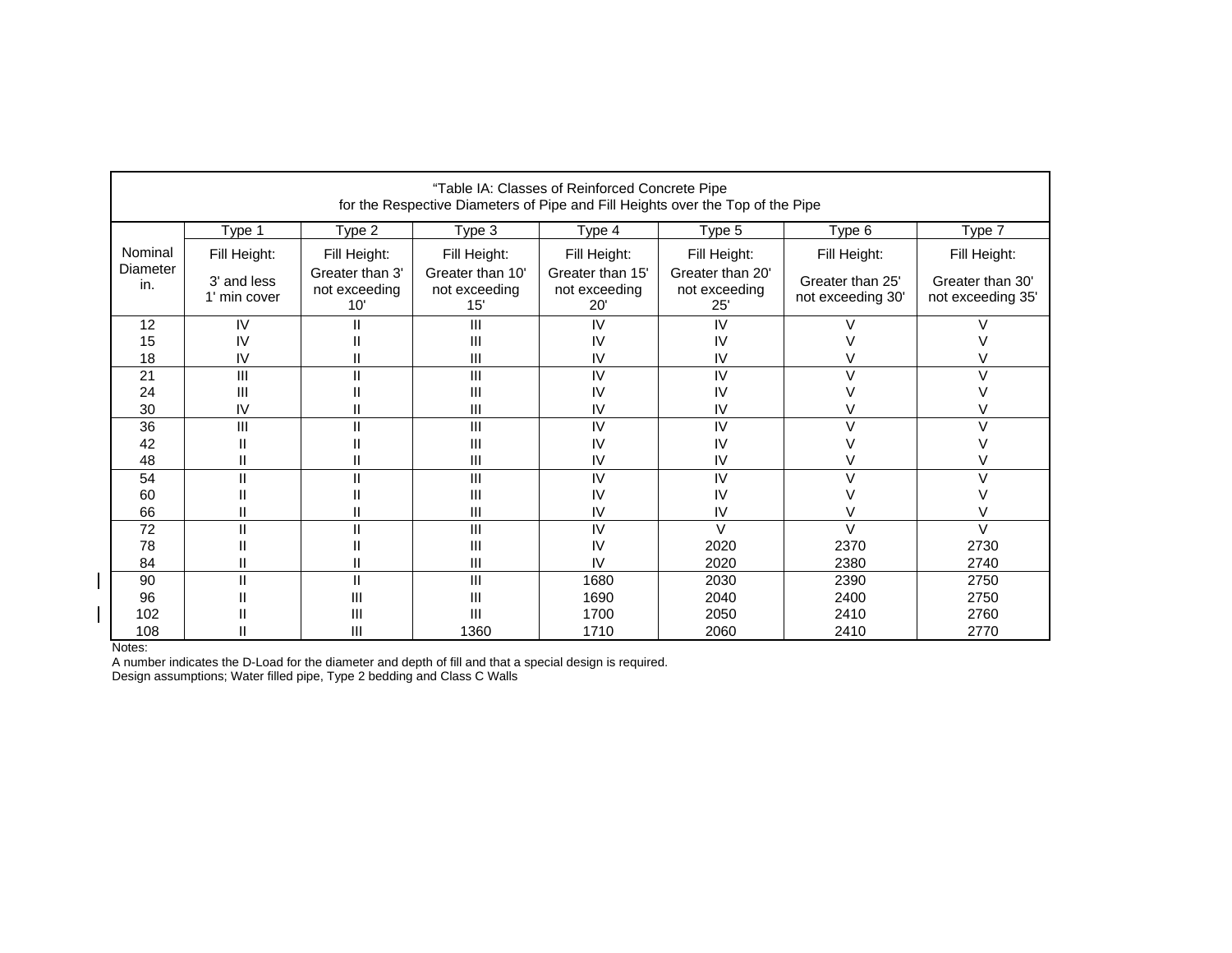|                           |                                 |                                       |                                         | Table IA: Classes of Reinforced Concrete Pipe<br>for the Respective Diameters of Pipe and Fill Heights over the Top of the Pipe<br>(Metric) |                 |                                                                                   |                  |
|---------------------------|---------------------------------|---------------------------------------|-----------------------------------------|---------------------------------------------------------------------------------------------------------------------------------------------|-----------------|-----------------------------------------------------------------------------------|------------------|
|                           | Type 1                          | Type 2                                | Type 3                                  | Type 4                                                                                                                                      | Type 5          | Type 6                                                                            | Type 7           |
| Nominal<br>Diameter<br>mm | Fill Height:                    | Fill Height:                          | Fill Height:                            | Fill Height:                                                                                                                                | Fill Height:    | Fill Height:                                                                      | Fill Height:     |
|                           | 1 m and less 0.3 m<br>min cover | Greater than 1 m not<br>exceeding 3 m | Greater than 3 m not<br>exceeding 4.5 m | Greater than 4.5 m not<br>exceeding 6 m                                                                                                     | exceeding 7.5 m | Greater than 6 m not Greater than 7.5 m not Greater than 9 m not<br>exceeding 9 m | exceeding 10.5 m |
| 300                       | IV                              |                                       | Ш                                       | IV                                                                                                                                          | IV              |                                                                                   |                  |
| 375                       | IV                              |                                       | Ш                                       | IV                                                                                                                                          | IV              |                                                                                   |                  |
| 450                       | IV                              |                                       | Ш                                       | IV                                                                                                                                          | IV              |                                                                                   | V                |
| 525                       | $\mathbf{III}$                  | $\mathsf{II}$                         | Ш                                       | IV                                                                                                                                          | IV              | $\vee$                                                                            | $\vee$           |
| 600                       | Ш                               |                                       | Ш                                       | IV                                                                                                                                          | IV              |                                                                                   |                  |
| 750                       | IV                              |                                       | Ш                                       | IV                                                                                                                                          | IV              |                                                                                   |                  |
| 900                       | Ш                               | $\mathbf{I}$                          | Ш                                       | IV                                                                                                                                          | IV              | V                                                                                 | V                |
| 1050                      |                                 |                                       | Ш                                       | IV                                                                                                                                          | IV              |                                                                                   |                  |
| 1200                      |                                 | Ш                                     | Ш                                       | IV                                                                                                                                          | IV              |                                                                                   | V                |
| 1350                      | $\mathbf{I}$                    | $\mathsf{II}$                         | Ш                                       | IV                                                                                                                                          | IV              | $\vee$                                                                            | V                |
| 1500                      | $\mathsf{I}$                    | Ш                                     | Ш                                       | IV                                                                                                                                          | IV              |                                                                                   | $\vee$           |
| 1650                      | $\mathbf{I}$                    | $\mathsf{II}$                         | Ш                                       | IV                                                                                                                                          | IV              | V                                                                                 | V                |
| 1800                      |                                 | $\mathsf{I}$                          | Ш                                       | IV                                                                                                                                          | $\vee$          | $\vee$                                                                            | V                |
| 1950                      |                                 |                                       | Ш                                       | IV                                                                                                                                          | 100             | 110                                                                               | 130              |
| 2100                      |                                 | Ш                                     | Ш                                       | IV                                                                                                                                          | 100             | 110                                                                               | 130              |
| 2250                      |                                 | $\mathbf{I}$                          | Ш                                       | 80                                                                                                                                          | 100             | 110                                                                               | 130              |
| 2400                      |                                 | Ш                                     | Ш                                       | 80                                                                                                                                          | 100             | 110                                                                               | 130              |
| 2550                      |                                 | Ш                                     | Ш                                       | 80                                                                                                                                          | 100             | 120                                                                               | 130              |
| 2700                      |                                 | Ш                                     | 70                                      | 80                                                                                                                                          | 100             | 120                                                                               | 130              |

Notes: A number indicates the D-Load for the diameter and depth of fill and that a special design is required.

Design assumptions; Water filled pipe, Type 2 bedding and Class C Walls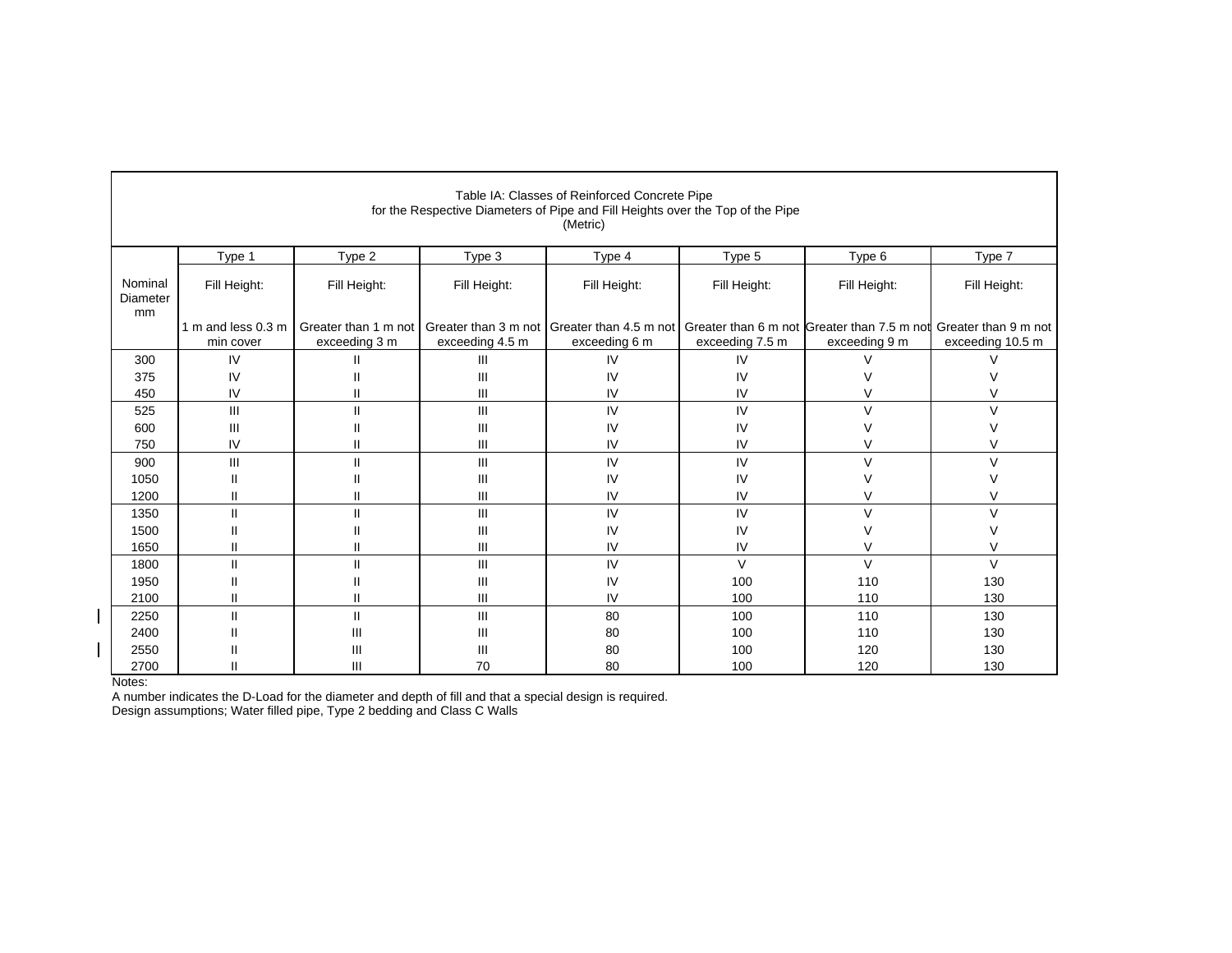|                        |                |                              |                     |                |                                      |                  |                  |                                       |                |                  |                                       |                |                  | TABLE IB: THICKNESS OF CORRUGATED STEEL PIPE |                    |                          |                                       | FOR THE RESPECTIVE DIAMETER OF PIPE AND FILL HEIGHTS OVER THE TOP OF THE PIPE FOR 2 2/3"x1/2", 3"x1" AND 5"x1" CORRUGATIONS |                     |                                       |                  |
|------------------------|----------------|------------------------------|---------------------|----------------|--------------------------------------|------------------|------------------|---------------------------------------|----------------|------------------|---------------------------------------|----------------|------------------|----------------------------------------------|--------------------|--------------------------|---------------------------------------|-----------------------------------------------------------------------------------------------------------------------------|---------------------|---------------------------------------|------------------|
|                        |                | Type 1                       |                     |                | Type 2                               |                  |                  | Type 3                                |                |                  | Type 4                                |                |                  | Type 5                                       |                    |                          | Type 6                                |                                                                                                                             |                     | Type 7                                |                  |
|                        |                | Fill Height:                 |                     |                | Fill Height:                         |                  |                  | Fill Height:                          |                |                  | Fill Height:                          |                |                  | Fill Height:                                 |                    |                          | Fill Height:                          |                                                                                                                             |                     | Fill Height:                          |                  |
| Nominal Diameter<br>Ξ. |                | 3' and less<br>1' min. cover |                     |                | Greater than 3'<br>not exceeding 10' |                  |                  | Greater than 10'<br>not exceeding 15' |                |                  | Greater than 15'<br>not exceeding 20' |                |                  | Greater than 20'<br>not exceeding 25'        |                    |                          | Greater than 25'<br>not exceeding 30' |                                                                                                                             |                     | Greater than 30'<br>not exceeding 35' |                  |
|                        | 22/3"x<br>1/2" | 3"x1                         | 5"x1"               | 22/3"<br>1/2   | 3"x1"                                | 5"x1"            | 2 2/3" x<br>1/2" | 3"x1"                                 | 5"x1"          | 2 2/3" x<br>1/2" | 3"x1"                                 | 5"x1"          | 2 2/3" x<br>1/2" | 3"x1"                                        | 5"x1"              | $2\frac{2}{3}$ x<br>1/2" | 3"x1"                                 | 5"x1"                                                                                                                       | 2 2/3" x<br>1/2"    | 3"x1"                                 | 5"x1"            |
| 12                     | 0.064          |                              |                     | 0.064          |                                      |                  | 0.064            |                                       |                | 0.064            |                                       |                | 0.064            |                                              |                    | 0.064                    |                                       |                                                                                                                             | 0.064               |                                       |                  |
| 15                     | 0.064          |                              |                     | 0.064          |                                      |                  | 0.064            |                                       |                | 0.064            |                                       |                | 0.064            |                                              |                    | 0.064                    |                                       |                                                                                                                             | (0.079)             |                                       |                  |
| 18                     | (0.079)        |                              |                     | 0.064          |                                      |                  | 0.064            |                                       |                | 0.064            |                                       |                | 0.064            |                                              |                    | (0.079)                  |                                       |                                                                                                                             | (0.079)             |                                       |                  |
| 21                     | (0.079)        |                              |                     | 0.064          |                                      |                  | 0.064            |                                       |                | 0.064            |                                       |                | (0.079)          |                                              |                    | (0.079)                  |                                       |                                                                                                                             | (0.079)             |                                       |                  |
| 24                     | (0.079)        |                              |                     | 0.064          |                                      |                  | 0.064            |                                       |                | 0.064            |                                       |                | (0.079)          |                                              |                    | (0.079)                  |                                       |                                                                                                                             | (0.109)             |                                       |                  |
| 30                     | (0.109E)       |                              |                     | 0.064          |                                      |                  | 0.064            |                                       |                | (0.079)          |                                       |                | (0.079)          |                                              |                    | (0.109)                  |                                       |                                                                                                                             | 0.109               |                                       |                  |
| 36                     | (0.109E)       |                              |                     | 0.064          |                                      |                  | (0.079)          |                                       |                | (0.079)          |                                       |                | (0.109)          |                                              |                    | 0.109                    |                                       |                                                                                                                             | (0.138E)            |                                       |                  |
| 42                     | 0.079          |                              |                     | 0.064          |                                      |                  | (0.079)          |                                       |                | (0.079)          |                                       |                | (0.109)          |                                              |                    | (0.109E)                 |                                       |                                                                                                                             | (0.109E)            |                                       |                  |
| 48                     | 0.109          | (0.109)                      | 0.109               | (0.109)        | 0.079                                | 0.079            | (0.109)          | 0.079                                 | (0.109)        | 0.109            | (0.109)                               | 0.109          | (0.138)          | (0.109)                                      | 0.109              | (0.138E)                 | 0.109                                 | 0.109                                                                                                                       | (0.138E)            | 0.109                                 | (0.138)          |
| 54                     | 0.109          | (0.109)                      | 0.109               | (0.109)        | 0.079                                | 0.079            | 0.109            | (0.109)                               | 0.109          | 0.109            | (0.109)                               | 0.109          | (0.138)          | 0.109                                        | 0.109              | (0.138E)                 | 0.109                                 | (0.138)                                                                                                                     | (0.138E)            | 0.138                                 | 0.138            |
| 60                     | 0.109          | 0.109                        | 0.109               | 0.109          | 0.079                                | (0.109)          | 0.109            | (0.109)                               | 0.109          | 0.109            | (0.109)                               | 0.109          | (0.138)          | 0.109                                        | 0.109              | (0.138E)                 | (0.138)                               | (0.138)                                                                                                                     | 0.138E              | (0.138E)                              | (0.138E)         |
| 66                     | (0.138)        | 0.109<br>0.109               | 0.109<br>(0.138)    | 0.109          | 0.079                                | (0.109)          | 0.109            | (0.109)                               | 0.109<br>0.109 | 0.109<br>0.138   | 0.109<br>0.109                        | 0.109<br>0.109 | (0.138)          | 0.109                                        | (0.138)            | (0.138E)                 | 0.138                                 | 0.138<br>0.138E                                                                                                             | 0.138E              | (0.138E)                              | 0.138E<br>0.138E |
| 72<br>78               | 0.138<br>0.168 | 0.109                        | (0.138)             | 0.138<br>0.168 | (0.109)<br>(0.109)                   | (0.109)<br>0.109 | 0.138<br>0.168   | (0.109)<br>0.109                      | 0.109          | 0.168            | 0.109                                 | (0.138)        | 0.138<br>0.168   | (0.138)<br>(0.138)                           | (0.138)<br>(0.138) | (0.168E)<br>H0.168E      | (0.138E)<br>(0.138E)                  | 0.138E                                                                                                                      | (0.168E)<br>H0.168E | (0.138E)<br>0.138E                    | (0.168E)         |
| 84                     | 0.168          | (0.138)                      | (0.138)             | 0.168          | (0.109)                              | 0.109            | 0.168            | 0.109                                 | 0.109          | 0.168            | 0.109                                 | (0.138)        | 0.168            | (0.138)                                      | 0.138              | H0.168E                  | (0.138E)                              | 0.138E                                                                                                                      | H0.168E             | (0.168E)                              | (0.168E)         |
| 90                     |                | (0.138)                      | (0.138)             |                | (0.109)                              | 0.109            |                  | 0.109                                 | 0.109          |                  | (0.138)                               | (0.138)        |                  | (0.138)                                      | 0.138              |                          | 0.138E                                | (0.168E)                                                                                                                    |                     | (0.168E)                              | (0.168E)         |
| 96                     |                |                              | $(0.138)$ $(0.138)$ |                | (0.109)                              | 0.109            |                  | 0.109                                 | 0.109          |                  | (0.138)                               | (0.138)        |                  | (0.138)                                      | 0.138              |                          | (0.168E)                              | (0.168E)                                                                                                                    |                     | (0.168E)                              | (0.168E)         |
| 102                    |                |                              | 0.109Z 0.109Z       |                | (0.109)                              | 0.109            |                  | 0.109                                 | (0.138)        |                  | (0.138)                               | (0.138)        |                  | (0.138)                                      | 0.138              |                          |                                       | $(0.168E)$ $(0.168E)$                                                                                                       |                     | H0.138E                               | H0.168E          |
| 108                    |                |                              | 0.109Z (0.138Z)     |                | 0.109                                | 0.109            |                  | 0.109                                 | (0.138)        |                  | (0.138)                               | 0.138          |                  | 0.138                                        | (0.168)            |                          | (0.168E)                              | (0.168E)                                                                                                                    |                     | H0.138E                               | H0.168E          |
| 114                    |                |                              | 0.109Z (0.138Z)     |                | 0.109                                | 0.109            |                  | 0.109                                 | (0.138)        |                  | (0.138)                               | 0.138          |                  | (0.168)                                      | (0.168)            |                          | (0.168E)                              | 0.168E                                                                                                                      |                     | H0.138E                               | H0.168E          |
| 120                    |                |                              | 0.109Z (0.138Z)     |                | 0.109                                | 0.109            |                  | (0.138)                               | (0.138)        |                  | (0.138)                               | 0.138          |                  | (0.168)                                      | (0.168)            |                          |                                       | H0.138E H0.168E                                                                                                             |                     | H0.168E                               | H0.168E          |
| 126                    |                |                              | 0.138Z 0.138Z       |                | 0.138                                | 0.138            |                  | 0.138                                 | 0.138          |                  | 0.138                                 | (0.168)        |                  | (0.168)                                      | (0.168)            |                          |                                       | H0.138E H0.168E                                                                                                             |                     |                                       | H0.168E H0.168E  |
| 132                    |                |                              | 0.138Z 0.138Z       |                | 0.138                                | 0.138            |                  | 0.138                                 | 0.138          |                  | (0.168)                               | (0.168)        |                  | 0.168                                        | 0.168              |                          |                                       | H0.138E H0.168E                                                                                                             |                     | H0.168E                               | H0.168E          |
| 138                    |                |                              | 0.138Z 0.138Z       |                | 0.138                                | 0.138            |                  | 0.138                                 | 0.138          |                  | (0.168)                               | (0.168)        |                  | (0.168E)                                     | H0.168E            |                          |                                       | H0.168E H0.168E                                                                                                             |                     | H0.168E                               |                  |
| 144                    |                |                              | 0.168Z 0.168Z       |                | 0.168                                | 0.168            |                  | 0.168                                 | 0.168          |                  | 0.168                                 | 0.168          |                  |                                              | H0.168E H0.168E    |                          |                                       | H0.168E H0.168E                                                                                                             |                     | H0.168E                               |                  |

Notes:<br>\* Aluminized Type 2 Steel or Precoated Galvanized Steel shall be required for diameters up to 42" according to Article 1006.01, 1 1/2" x 1/4" corrugations shall be used for diameters less than 12". Thicknesses are based on longitudinal riveted seam fabrication, values in "()" can be reduced by one gage thickness if helical seam fabrication is utilized.

A thickness preceded by "H" indicates only helical seam fabrication is allowed.

E Elongation according to Article 542.04(e) Z 1'-6" Minimum fill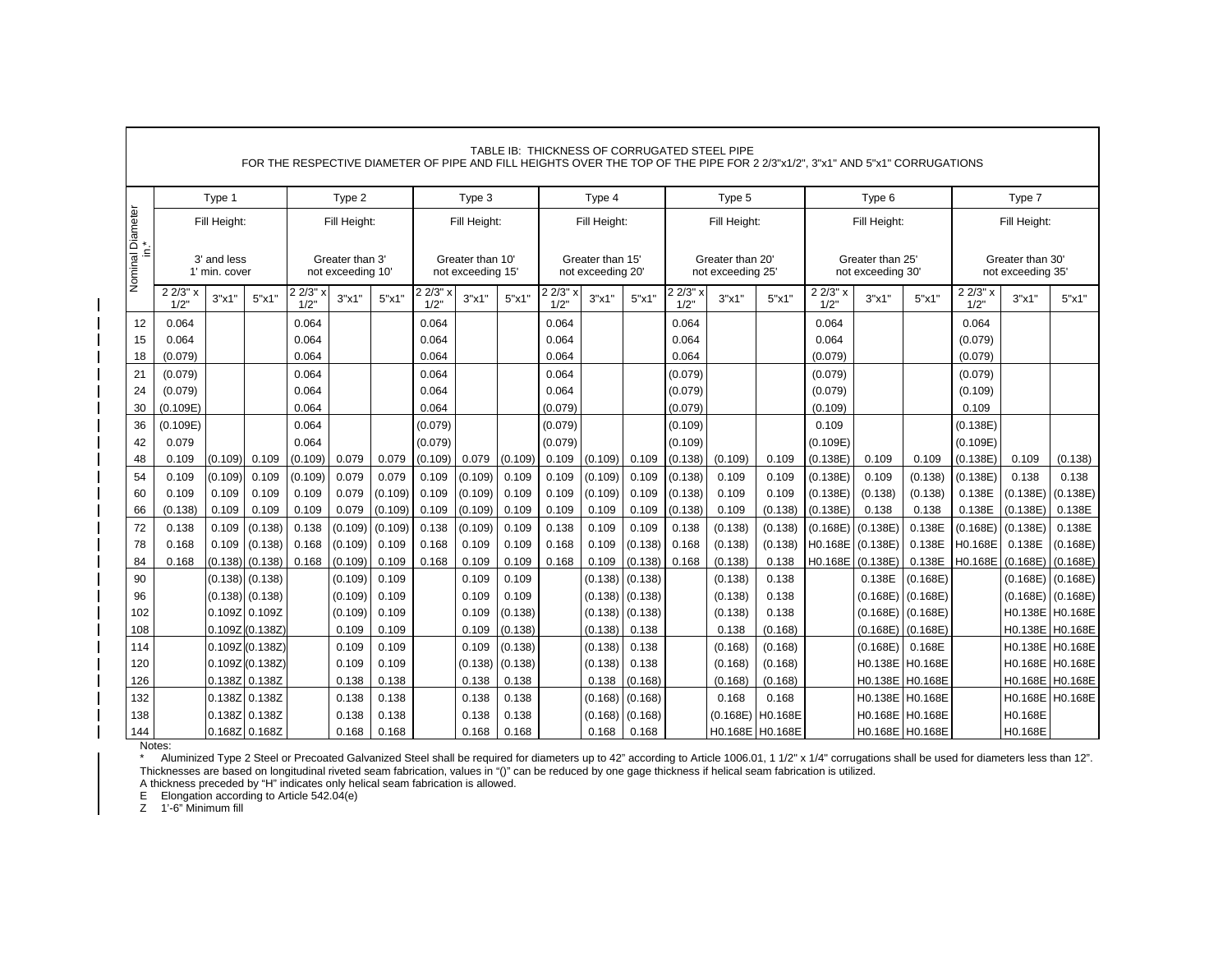|                                                  |               |                                  | FOR THE RESPECTIVE DIAMETER OF PIPE AND FILL HEIGHTS OVER THE TOP OF THE PIPE FOR 68 mm x 13 mm, 75 mm x 25 mm AND 125 mm x 25 mm CORRUGATIONS |               |                                       |                                |        |                                         | TABLE IB: THICKNESS OF CORRUGATED STEEL PIPE | (Metric) |                                         |                                |        |                                         |                                |                 |                                         |                                |         |                                          |                            |
|--------------------------------------------------|---------------|----------------------------------|------------------------------------------------------------------------------------------------------------------------------------------------|---------------|---------------------------------------|--------------------------------|--------|-----------------------------------------|----------------------------------------------|----------|-----------------------------------------|--------------------------------|--------|-----------------------------------------|--------------------------------|-----------------|-----------------------------------------|--------------------------------|---------|------------------------------------------|----------------------------|
|                                                  |               | Type 1                           |                                                                                                                                                |               | Type 2                                |                                |        | Type 3                                  |                                              |          | Type 4                                  |                                |        | Type 5                                  |                                |                 | Type 6                                  |                                |         | Type 7                                   |                            |
|                                                  |               | Fill Height:                     |                                                                                                                                                |               | Fill Height:                          |                                |        | Fill Height:                            |                                              |          | Fill Height:                            |                                |        | Fill Height:                            |                                |                 | Fill Height:                            |                                |         | Fill Height:                             |                            |
| Nominal Diameter<br>$\mathop{\mathsf{E}}\limits$ |               | 1 m and less<br>0.3 m min. cover |                                                                                                                                                |               | Greater than 1 m<br>not exceeding 3 m |                                |        | Greater than 3 m<br>not exceeding 4.5 m |                                              |          | Greater than 4.5 m<br>not exceeding 6 m |                                |        | Greater than 6 m<br>not exceeding 7.5 m |                                |                 | Greater than 7.5 m<br>not exceeding 9 m |                                |         | Greater than 9 m<br>not exceeding 10.5 m |                            |
|                                                  | 68 x 13<br>mm | 75 x 25<br>mm                    | 125 x 25<br>mm                                                                                                                                 | 68 x 13<br>mm | mm                                    | 75 x 25 125 x 25 68 x 13<br>mm | mm     | 75 x 25<br>mm                           | 125 x 25<br>mm                               | mm       | mm                                      | 68 x 13 75 x 25 125 x 25<br>mm | mm     | 68 x 13 75 x 25<br>mm                   | 125 x 25 68 x 13 75 x 25<br>mm | mm              | mm                                      | 125 x 25 68 x 13 75 x 25<br>mm | mm      | mm                                       | 125 x 25<br>mm             |
| 300                                              | 1.63          |                                  |                                                                                                                                                | 1.63          |                                       |                                | 1.63   |                                         |                                              | 1.63     |                                         |                                | 1.63   |                                         |                                | 1.63            |                                         |                                | 1.63    |                                          |                            |
| 375                                              | 1.63          |                                  |                                                                                                                                                | 1.63          |                                       |                                | 1.63   |                                         |                                              | 1.63     |                                         |                                | 1.63   |                                         |                                | 1.63            |                                         |                                | (2.01)  |                                          |                            |
| 450                                              | (2.01)        |                                  |                                                                                                                                                | 1.63          |                                       |                                | 1.63   |                                         |                                              | 1.63     |                                         |                                | 1.63   |                                         |                                | (2.01)          |                                         |                                | (2.01)  |                                          |                            |
| 525                                              | (2.01)        |                                  |                                                                                                                                                | 1.63          |                                       |                                | 1.63   |                                         |                                              | 1.63     |                                         |                                | (2.01) |                                         |                                | (2.01)          |                                         |                                | (2.01)  |                                          |                            |
| 600                                              | (2.01)        |                                  |                                                                                                                                                | 1.63          |                                       |                                | 1.63   |                                         |                                              | 1.63     |                                         |                                | (2.01) |                                         |                                | (2.01)          |                                         |                                | (2.77)  |                                          |                            |
| 750                                              | (2.77E)       |                                  |                                                                                                                                                | 1.63          |                                       |                                | 1.63   |                                         |                                              | (2.01)   |                                         |                                | (2.01) |                                         |                                | (2.77)          |                                         |                                | 2.77    |                                          |                            |
| 900                                              | (2.77E)       |                                  |                                                                                                                                                | 1.63          |                                       |                                | (2.01) |                                         |                                              | (2.01)   |                                         |                                | (2.77) |                                         |                                | 2.77            |                                         |                                | (3.51E) |                                          |                            |
| 1050                                             | 2.01          |                                  |                                                                                                                                                | 1.63          |                                       |                                | (2.01) |                                         |                                              | (2.01)   |                                         |                                | (2.77) |                                         |                                | (2.77E)         |                                         |                                | (2.77E) |                                          |                            |
| 1200                                             | 2.77          | (2.77)                           | 2.77                                                                                                                                           | (2.77)        | 2.01                                  | 2.01                           | (2.77) | 2.01                                    | (2.77)                                       | 2.77     | (2.77)                                  | 2.77                           | (3.51) | (2.77)                                  | 2.77                           | (3.51E)         | 2.77                                    | 2.77                           | (3.51E) | 2.77                                     | (3.51)                     |
| 1350                                             | 2.77          | (2.77)                           | 2.77                                                                                                                                           | (2.77)        | 2.01                                  | 2.01                           | 2.77   | (2.77)                                  | 2.77                                         | 2.77     | (2.77)                                  | 2.77                           | (3.51) | 2.77                                    | 2.77                           | (3.51E)         | 2.77                                    | (3.51)                         | (3.51E) | 3.51                                     | 3.51                       |
| 1500                                             | 2.77          | 2.77                             | 2.77                                                                                                                                           | 2.77          | 2.01                                  | (2.77)                         | 2.77   | (2.77)                                  | 2.77                                         | 2.77     | (2.77)                                  | 2.77                           | (3.51) | 2.77                                    | 2.77                           | (3.51E)         | (3.51)                                  | (3.51)                         | 3.51E   | (3.51E)                                  | (3.51E)                    |
| 1650                                             | (3.51)        | 2.77                             | 2.77                                                                                                                                           | 2.77          | 2.01                                  | (2.77)                         | 2.77   | (2.77)                                  | 2.77                                         | 2.77     | 2.77                                    | 2.77                           | (3.51) | 2.77                                    | (3.51)                         | (3.51E)         | 3.51                                    | 3.51                           | 3.51E   | (3.51E)                                  | 3.51E                      |
| 1800                                             | 3.51          | 2.77                             | (3.51)                                                                                                                                         | 3.51          | (2.77)                                | (2.77)                         | 3.51   | (2.77)                                  | 2.77                                         | 3.51     | 2.77                                    | 2.77                           | 3.51   | (3.51)                                  | (3.51)                         | (4.27E)         | (3.51E)                                 | 3.51E                          | (4.27E) | (3.51E)                                  | 3.51E                      |
| 1950                                             | 4.27          | 2.77                             | (3.51)                                                                                                                                         | 4.27          | (2.77)                                | 2.77                           | 4.27   | 2.77                                    | 2.77                                         | 4.27     | 2.77                                    | (3.51)                         | 4.27   | (3.51)                                  | (3.51)                         | H 4.27E (3.51E) |                                         | 3.51E                          | H 4.27E | 3.51E                                    | (4.27E)                    |
| 2100                                             | 4.27          | (3.51)                           | (3.51)                                                                                                                                         | 4.27          | (2.77)                                | 2.77                           | 4.27   | 2.77                                    | 2.77                                         | 4.27     | 2.77                                    | (3.51)                         | 4.27   | (3.51)                                  | 3.51                           | H 4.27E (3.51E) |                                         | 3.51E                          | H 4.27E | (4.27E)                                  | (4.27E)                    |
| 2250                                             |               | (3.51)                           | (3.51)                                                                                                                                         |               | (2.77)                                | 2.77<br>2.77                   |        | 2.77<br>2.77                            | 2.77<br>2.77                                 |          | (3.51)                                  | (3.51)                         |        | (3.51)                                  | 3.51                           |                 | 3.51E                                   | (4.27E)                        |         | (4.27E)                                  | (4.27E)                    |
| 2400<br>2550                                     |               | (3.51)<br>2.77Z                  | (3.51)<br>2.77Z                                                                                                                                |               | (2.77)<br>(2.77)                      | 2.77                           |        | 2.77                                    | (3.51)                                       |          | (3.51)<br>(3.51)                        | (3.51)<br>(3.51)               |        | (3.51)<br>(3.51)                        | 3.51<br>3.51                   |                 | (4.27E)<br>(4.27E)                      | (4.27E)<br>(4.27E)             |         | (4.27E)                                  | (4.27E)<br>H 3.51E H 4.27E |
| 2700                                             |               | 2.77Z                            | (3.51Z)                                                                                                                                        |               | 2.77                                  | 2.77                           |        | 2.77                                    | (3.51)                                       |          | (3.51)                                  | 3.51                           |        | 3.51                                    | (4.27)                         |                 | (4.27E)                                 | (4.27E)                        |         |                                          | H 3.51E H 4.27E            |
| 2850                                             |               | 2.77Z                            | (3.51Z)                                                                                                                                        |               | 2.77                                  | 2.77                           |        | 2.77                                    | (3.51)                                       |          | (3.51)                                  | 3.51                           |        | (4.27)                                  | (4.27)                         |                 | (4.27E)                                 | 4.27E                          |         |                                          | H 3.51E H 4.27E            |
| 3000                                             |               | 2.77Z                            | (3.51Z)                                                                                                                                        |               | 2.77                                  | 2.77                           |        | (3.51)                                  | (3.51)                                       |          | (3.51)                                  | 3.51                           |        | (4.27)                                  | (4.27)                         |                 |                                         | H 3.51E H 4.27E                |         |                                          | H 4.27E H 4.27E            |
| 3150                                             |               | 3.51Z                            | 3.51Z                                                                                                                                          |               | 3.51                                  | 3.51                           |        | 3.51                                    | 3.51                                         |          | 3.51                                    | (4.27)                         |        | (4.27)                                  | (4.27)                         |                 |                                         | H 3.51E H 4.27E                |         |                                          | H 4.27E H 4.27E            |
| 3300                                             |               | 3.51Z                            | 3.51Z                                                                                                                                          |               | 3.51                                  | 3.51                           |        | 3.51                                    | 3.51                                         |          | (4.27)                                  | (4.27)                         |        | 4.27                                    | 4.27                           |                 |                                         | H 3.51E H 4.27E                |         |                                          | H 4.27E H 4.27E            |
| 3450                                             |               | 3.51Z                            | 3.51Z                                                                                                                                          |               | 3.51                                  | 3.51                           |        | 3.51                                    | 3.51                                         |          | (4.27)                                  | (4.27)                         |        |                                         | (4.27E) H 4.27E                |                 |                                         | H 4.27E H 4.27E                |         | H 4.27E                                  |                            |
| 3600                                             |               | 4.27Z                            | 4.27Z                                                                                                                                          |               | 4.27                                  | 4.27                           |        | 4.27                                    | 4.27                                         |          | 4.27                                    | 4.27                           |        |                                         | H 4.27E H 4.27E                |                 |                                         | H 4.27E H 4.27E                |         | H 4.27E                                  |                            |

 \* Aluminized Type 2 Steel or Precoated Galvanized Steel shall be required for diameters up to 1050 mm according to Article 1006.01, 38 mm x 6.5 mm corrugations shall be used for diameters less than 300 mm.

Thicknesses are based on longitudinal riveted seam fabrication, values in "()" can be reduced by one gage thickness if helical seam fabrication is utilized.

A thickness preceded by an "H" indicates only helical seam fabrication is allowed.

E Elongation according to Article 542.04(e)<br>
Z 450 mm Minimum Fill

450 mm Minimum Fill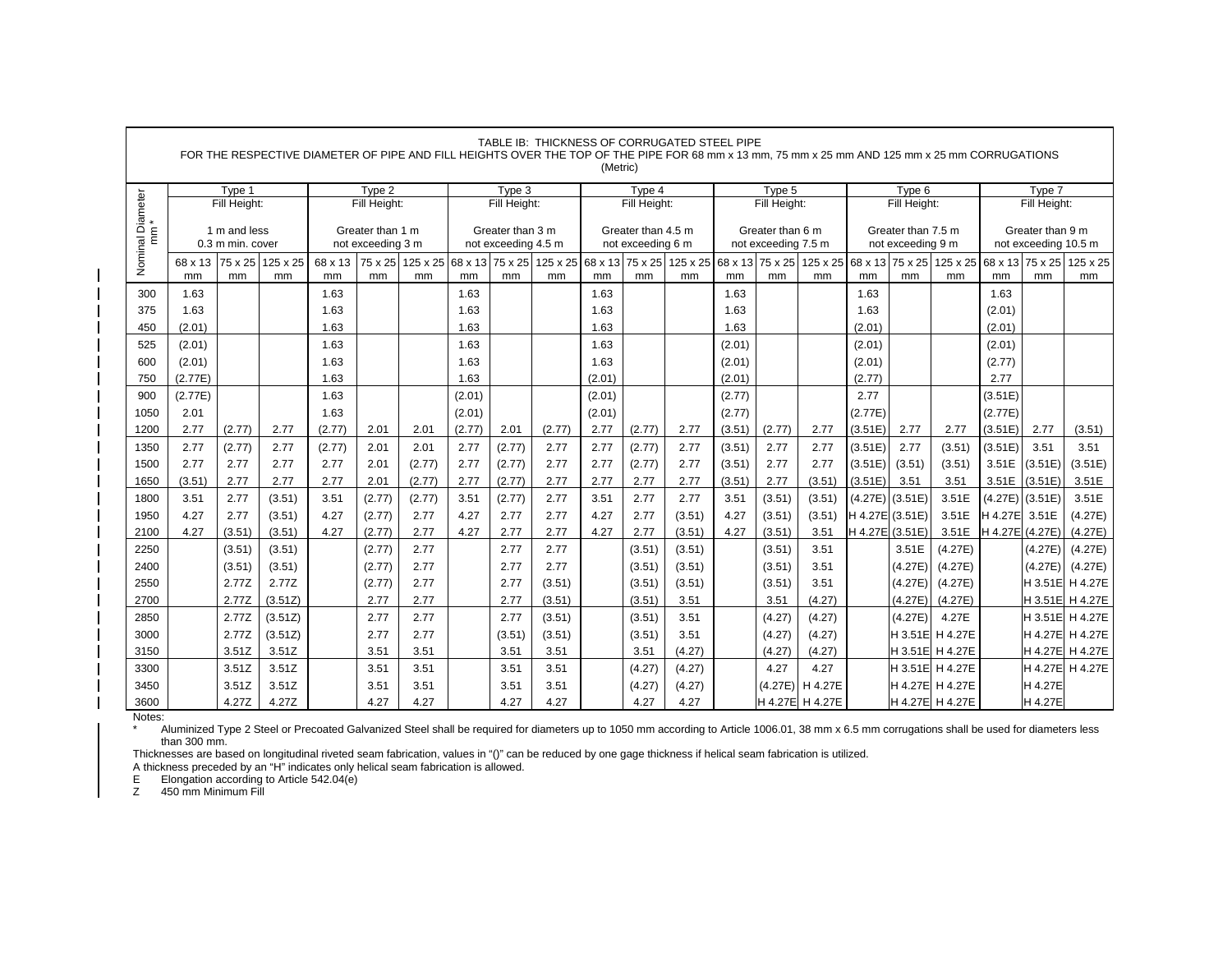|                            |                              |          |                                      |         |                                       |         | TABLE IC: THICKNESS OF CORRUGATED ALUMINUM ALLOY PIPE<br>FOR THE RESPECTIVE DIAMETER OF PIPE AND FILL HEIGHTS OVER THE TOP OF THE PIPE FOR 2 2/3"x1/2" AND 3"x1" CORRUGATIONS |         |                                       |         |                                       |          |                                       |          |
|----------------------------|------------------------------|----------|--------------------------------------|---------|---------------------------------------|---------|-------------------------------------------------------------------------------------------------------------------------------------------------------------------------------|---------|---------------------------------------|---------|---------------------------------------|----------|---------------------------------------|----------|
|                            | Type 1                       |          | Type 2                               |         | Type 3                                |         | Type 4                                                                                                                                                                        |         | Type 5                                |         | Type 6                                |          | Type 7                                |          |
|                            | Fill Height:                 |          | Fill Height:                         |         | Fill Height:                          |         | Fill Height:                                                                                                                                                                  |         | Fill Height:                          |         | Fill Height:                          |          | Fill Height:                          |          |
| Nominal Diameter<br>.<br>≘ | 3' and less<br>1' min. cover |          | Greater than 3'<br>not exceeding 10' |         | Greater than 10'<br>not exceeding 15' |         | Greater than 15'<br>not exceeding 20'                                                                                                                                         |         | Greater than 20'<br>not exceeding 25' |         | Greater than 25'<br>not exceeding 30' |          | Greater than 30'<br>not exceeding 35' |          |
|                            | 2 2/3"x1/2"                  | 3"x1"    | 2 2/3"x1/2"                          | 3"x1"   | 2 2/3"x1/2"                           | 3"x1"   | 2 2/3"x1/2"                                                                                                                                                                   | 3"x1"   | 2 2/3"x1/2"                           | 3"x1"   | 2 2/3"x1/2"                           | 3"x1"    | 2 2/3"x1/2"                           | 3"x1"    |
| 12                         | (0.075)                      |          | 0.060                                |         | 0.060                                 |         | 0.060                                                                                                                                                                         |         | 0.060                                 |         | 0.060                                 |          | 0.060                                 |          |
| 15                         | (0.075)                      |          | 0.060                                |         | 0.060                                 |         | 0.060                                                                                                                                                                         |         | 0.060                                 |         | 0.060                                 |          | (0.075)                               |          |
| 18                         | (0.075)                      |          | 0.060                                |         | 0.060                                 |         | 0.060                                                                                                                                                                         |         | 0.060                                 |         | (0.075)                               |          | H 0.060                               |          |
| 21                         | H 0.060E                     |          | 0.060                                |         | 0.060                                 |         | 0.060                                                                                                                                                                         |         | (0.075)                               |         | H 0.060                               |          | H 0.060E                              |          |
| 24                         | (0.105E)                     |          | 0.060                                |         | 0.060                                 |         | (0.075)                                                                                                                                                                       |         | (0.105)                               |         | (0.105)                               |          | (0.105E)                              |          |
| 30                         | H 0.075E                     | H 0.060  | 0.075                                | H 0.060 | 0.075<br>H 0.060                      |         | (0.105)                                                                                                                                                                       | H 0.060 | (0.105)                               | H 0.060 | H 0.075E                              | H 0.060  | H 0.075E                              | H 0.060  |
| 36                         | (0.135E)                     | H 0.060E | 0.075                                | H 0.060 | (0.105)                               | H 0.060 | (0.105)                                                                                                                                                                       | H 0.060 | (0.135)                               | H 0.060 | H 0.075E                              | H 0.060  | H 0.075E                              | H 0.060E |
| 42                         | 0.105E                       | (0.075)  | 0.105                                | 0.060   | 0.105                                 | 0.060   | 0.105                                                                                                                                                                         | 0.060   | 0.105                                 | (0.075) | 0.105E                                | 0.105    | 0.105E                                | (0.105E) |
| 48                         | 0.105E                       | (0.075)  | 0.105                                | 0.060   | 0.105                                 | 0.060   | 0.105                                                                                                                                                                         | (0.075) | 0.105                                 | (0.105) | 0.105E                                | (0.105E) | 0.105E                                | (0.135E) |
| 54                         | 0.105E                       | (0.105)  | 0.105                                | 0.060   | 0.105                                 | 0.060   | 0.105                                                                                                                                                                         | (0.075) | 0.105                                 | (0.105) | 0.105E                                | (0.105E) | (0.135E)                              | (0.135E) |
| 60                         | 0.135E                       | (0.105)  | 0.135                                | 0.060   | 0.135                                 | (0.075) | 0.135                                                                                                                                                                         | (0.105) | 0.135                                 | (0.105) | 0.135E                                | (0.135E) | (0.164E)                              | (0.135E) |
| 66                         | 0.164E                       | (0.105)  | 0.164                                | 0.060   | 0.164                                 | (0.075) | 0.164                                                                                                                                                                         | (0.105) | 0.164                                 | (0.135) | 0.164E                                | (0.135E) | H 0.164E                              | (0.135E) |
| 72                         | 0.164E                       | (0.105)  | 0.164                                | 0.060   | 0.164                                 | (0.075) | 0.164                                                                                                                                                                         | (0.105) | 0.164                                 | (0.135) | H 0.164E                              | (0.135E) | H 0.164E                              | (0.164E) |
| 78                         |                              | (0.135)  |                                      | 0.075   |                                       | (0.105) |                                                                                                                                                                               | (0.105) |                                       | (0.135) |                                       | (0.135E) |                                       | (0.164E) |
| 84                         |                              | (0.135)  |                                      | 0.105   |                                       | 0.105   |                                                                                                                                                                               | (0.135) |                                       | (0.135) |                                       | (0.164E) |                                       | (0.164E) |
| 90                         |                              | (0.135)  |                                      | 0.105   |                                       | 0.105   |                                                                                                                                                                               | (0.135) |                                       | (0.135) |                                       | (0.164E) |                                       | (0.164E) |
| 96                         |                              | (0.135)  |                                      | 0.105   |                                       | 0.105   |                                                                                                                                                                               | (0.135) |                                       | (0.135) |                                       | (0.164E) |                                       | H 0.135E |
| 102                        |                              | 0.135Z   |                                      | 0.135   |                                       | 0.135   |                                                                                                                                                                               | 0.135   |                                       | (0.164) |                                       | (0.164E) |                                       | H 0.135E |
| 108                        |                              | 0.135Z   |                                      | 0.135   |                                       | 0.135   |                                                                                                                                                                               | 0.135   |                                       | (0.164) |                                       | (0.164E) |                                       | H 0.164E |
| 114                        |                              | 0.164Z   |                                      | 0.164   |                                       | 0.164   |                                                                                                                                                                               | 0.164   |                                       | 0.164   |                                       | H 0.164E |                                       | H 0.164E |
| 120<br>N <sub>0</sub>      |                              | 0.164Z   |                                      | 0.164   |                                       | 0.164   |                                                                                                                                                                               | 0.164   |                                       | 0.164   |                                       | H 0.164E |                                       |          |

Thicknesses are based on longitudinal riveted seam fabrication, values in "()" can be reduced by one gage thickness if helical seam fabrication is utilized. A thickness preceded by an "H" indicates only helical seam fabrication is allowed.

E Elongation according to Article 542.04(e), the elongation requirement for Type 1 fill heights may be eliminated for fills above 1'-6" Z 1"-6" Minimum fill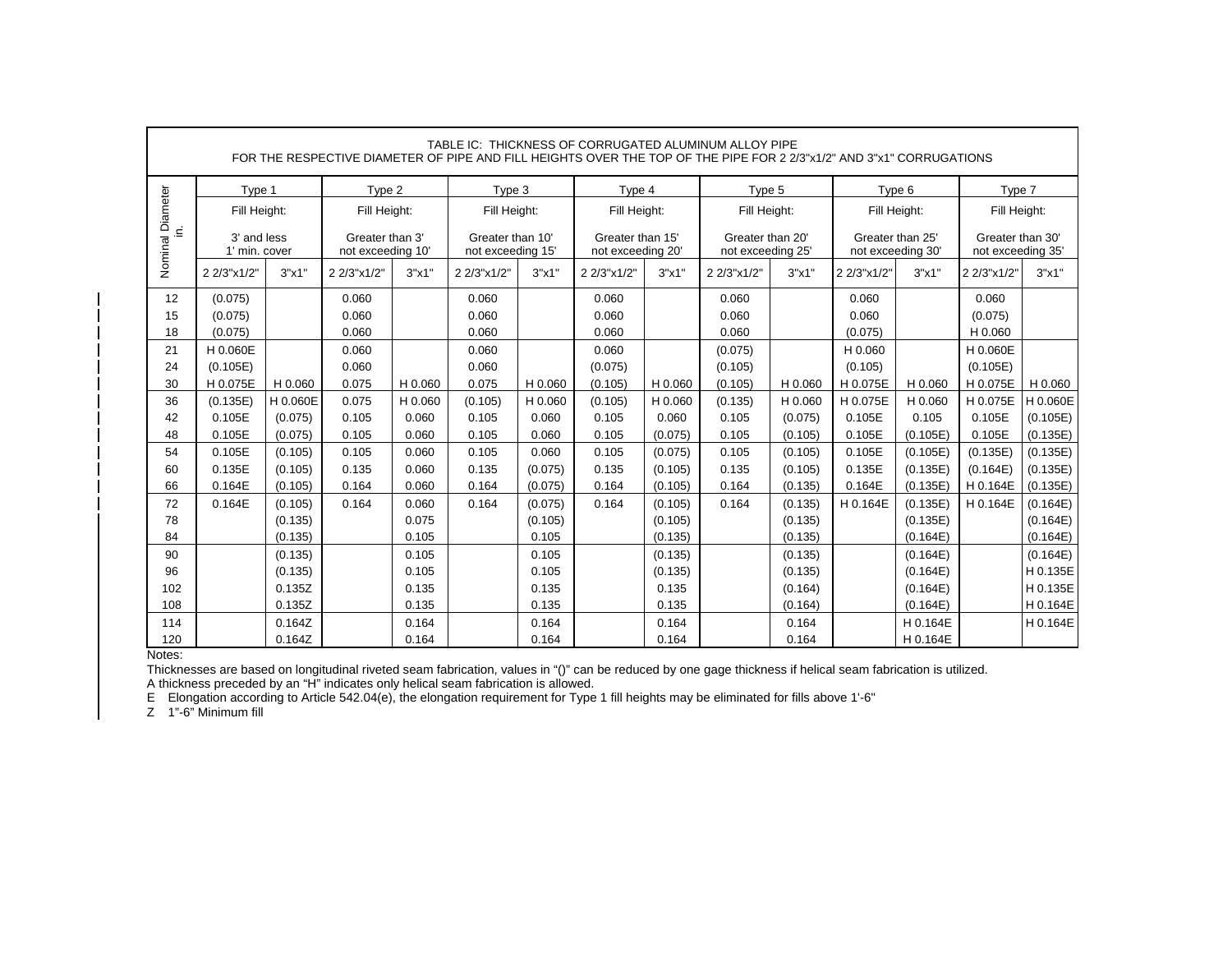|                        |                   |                |                                       |               | TABLE IC: THICKNESS OF CORRUGATED ALUMINUM ALLOY PIPE<br>FOR THE RESPECTIVE DIAMETER OF PIPE AND FILL HEIGHTS OVER THE TOP OF THE PIPE<br>FOR 68 mm x 13 mm AND 75 mm x 25 mm CORRUGATIONS |               | (Metric)                                |               |                                         |               |                    |                    |                                                            |                    |
|------------------------|-------------------|----------------|---------------------------------------|---------------|--------------------------------------------------------------------------------------------------------------------------------------------------------------------------------------------|---------------|-----------------------------------------|---------------|-----------------------------------------|---------------|--------------------|--------------------|------------------------------------------------------------|--------------------|
|                        | Type 1            |                |                                       | Type 2        | Type 3                                                                                                                                                                                     |               | Type 4                                  |               | Type 5                                  |               | Type 6             |                    | Type 7                                                     |                    |
|                        | Fill Height:      |                | Fill Height:                          |               | Fill Height:                                                                                                                                                                               |               | Fill Height:                            |               | Fill Height:                            |               | Fill Height:       |                    | Fill Height:                                               |                    |
| Nominal Diameter<br>mm | 0.3 m min. cover  | 1 m and less   | Greater than 1 m<br>not exceeding 3 m |               | Greater than 3 m<br>not exceeding 4.5 m                                                                                                                                                    |               | Greater than 4.5 m<br>not exceeding 6 m |               | Greater than 6 m<br>not exceeding 7.5 m |               | Greater than 7.5 m |                    | Greater than 9 m<br>not exceeding 9 m not exceeding 10.5 m |                    |
|                        | 68 x 13<br>mm     | 75 x 25<br>mm  | 68 x 13<br>mm                         | 75 x 25<br>mm | 68 x 13<br>mm                                                                                                                                                                              | 75 x 25<br>mm | 68 x 13<br>mm                           | 75 x 25<br>mm | 68 x 13<br>mm                           | 75 x 25<br>mm | 68 x 13<br>mm      | 75 x 25<br>mm      | 68 x 13<br>mm                                              | 75 x 25<br>mm      |
| 300                    | (1.91)            |                | 1.52                                  |               | 1.52                                                                                                                                                                                       |               | 1.52                                    |               | 1.52                                    |               | 1.52               |                    | 1.52                                                       |                    |
| 375                    | (1.91)            |                | 1.52                                  |               | 1.52                                                                                                                                                                                       |               | 1.52                                    |               | 1.52                                    |               | 1.52               |                    | (1.91)                                                     |                    |
| 450<br>525             | (1.91)<br>H 1.52E |                | 1.52<br>1.52                          |               | 1.52<br>1.52                                                                                                                                                                               |               | 1.52<br>1.52                            |               | 1.52<br>(1.91)                          |               | (1.91)<br>H 1.52   |                    | H 1.52<br>H 1.52E                                          |                    |
| 600                    | (2.67E)           |                | 1.52                                  |               | 1.52                                                                                                                                                                                       |               | (1.91)                                  |               | (2.67)                                  |               | (2.67)             |                    | (2.67E)                                                    |                    |
| 750                    | H 1.91E           | H 1.52         | 1.91                                  | H 1.52        | 1.91                                                                                                                                                                                       | H 1.52        | (2.67)                                  | H 1.52        | (2.67)                                  | H 1.52        | H 1.91E            | H 1.52             | H 1.91E                                                    | H 1.52             |
| 900                    | (3.43E)           | H 1.52E        | 1.91                                  | H 1.52        | (2.67)                                                                                                                                                                                     | H 1.52        | (2.67)                                  | H 1.52        | (3.43)                                  | H 1.52        | H 1.91E            | H 1.52             | H 1.91E                                                    | H 1.52E            |
| 1050                   | 2.67E             | (1.91)         | 2.67                                  | 1.52          | 2.67                                                                                                                                                                                       | 1.52          | 2.67                                    | 1.52          | 2.67                                    | (1.91)        | 2.67E              | 2.67               | 2.67E                                                      | (2.67E)            |
| 1200                   | 2.67E             | (1.91)         | 2.67                                  | 1.52          | 2.67                                                                                                                                                                                       | 1.52          | 2.67                                    | (1.91)        | 2.67                                    | (2.67)        | 2.67E              | (2.67E)            | 2.67E                                                      | (3.43E)            |
| 1350                   | 2.67E             | (2.67)         | 2.67                                  | 1.52          | 2.67                                                                                                                                                                                       | 1.52          | 2.67                                    | (1.91)        | 2.67                                    | (2.67)        | 2.67E              | (2.67E)            | (3.43E)                                                    | (3.43E)            |
| 1500                   | 3.43E             | (2.67)         | 3.43                                  | 1.52          | 3.43                                                                                                                                                                                       | (1.91)        | 3.43                                    | (2.67)        | 3.43                                    | (2.67)        | 3.43E              | (3.43E)            | (4.17E)                                                    | (3.43E)            |
| 1650                   | 4.17E             | (2.67)         | 4.17                                  | 1.52          | 4.17                                                                                                                                                                                       | (1.91)        | 4.17                                    | (2.67)        | 4.17                                    | (3.43)        | 4.17E              | (3.43E)            | H 4.17E                                                    | (3.43E)            |
| 1800                   | 4.17E             | (2.67)         | 4.17                                  | 1.52          | 4.17                                                                                                                                                                                       | (1.91)        | 4.17                                    | (2.67)        | 4.17                                    | (3.43)        | H 4.17E            | (3.43E)            | H 4.17E                                                    | (4.17E)            |
| 1950                   |                   | (3.43)         |                                       | 1.91          |                                                                                                                                                                                            | (2.67)        |                                         | (2.67)        |                                         | (3.43)        |                    | (3.43E)            |                                                            | (4.17E)            |
| 2100                   |                   | (3.43)         |                                       | 2.67          |                                                                                                                                                                                            | 2.67          |                                         | (3.43)        |                                         | (3.43)        |                    | (4.17E)            |                                                            | (4.17E)            |
| 2250                   |                   | (3.43)         |                                       | 2.67          |                                                                                                                                                                                            | 2.67          |                                         | (3.43)        |                                         | (3.43)        |                    | (4.17E)            |                                                            | (4.17E)            |
| 2400                   |                   | (3.43)         |                                       | 2.67          |                                                                                                                                                                                            | 2.67          |                                         | (3.43)        |                                         | (3.43)        |                    | (4.17E)            |                                                            | H 3.43E            |
| 2550                   |                   | 3.43Z          |                                       | 3.43          |                                                                                                                                                                                            | 3.43          |                                         | 3.43          |                                         | (4.17)        |                    | (4.17E)            |                                                            | H 3.43E            |
| 2700                   |                   | 3.43Z<br>4.17Z |                                       | 3.43<br>4.17  |                                                                                                                                                                                            | 3.43<br>4.17  |                                         | 3.43          |                                         | (4.17)        |                    | (4.17E)<br>H 4.17E |                                                            | H 4.17E<br>H 4.17E |
| 2850<br>3000           |                   | 4.17Z          |                                       | 4.17          |                                                                                                                                                                                            | 4.17          |                                         | 4.17<br>4.17  |                                         | 4.17<br>4.17  |                    | H 4.17E            |                                                            |                    |

Thicknesses are based on longitudinal riveted seam fabrication, values in "()" can be reduced by one gage thickness if helical seam fabrication is utilized. A thickness preceded by an "H" indicates only helical seam fabrication is allowed.

E Elongation according to Article 542.04(e), the elongation requirement for Type 1 fill heights may be eliminated for fills above 450 mm. Z 450 mm Minimum fill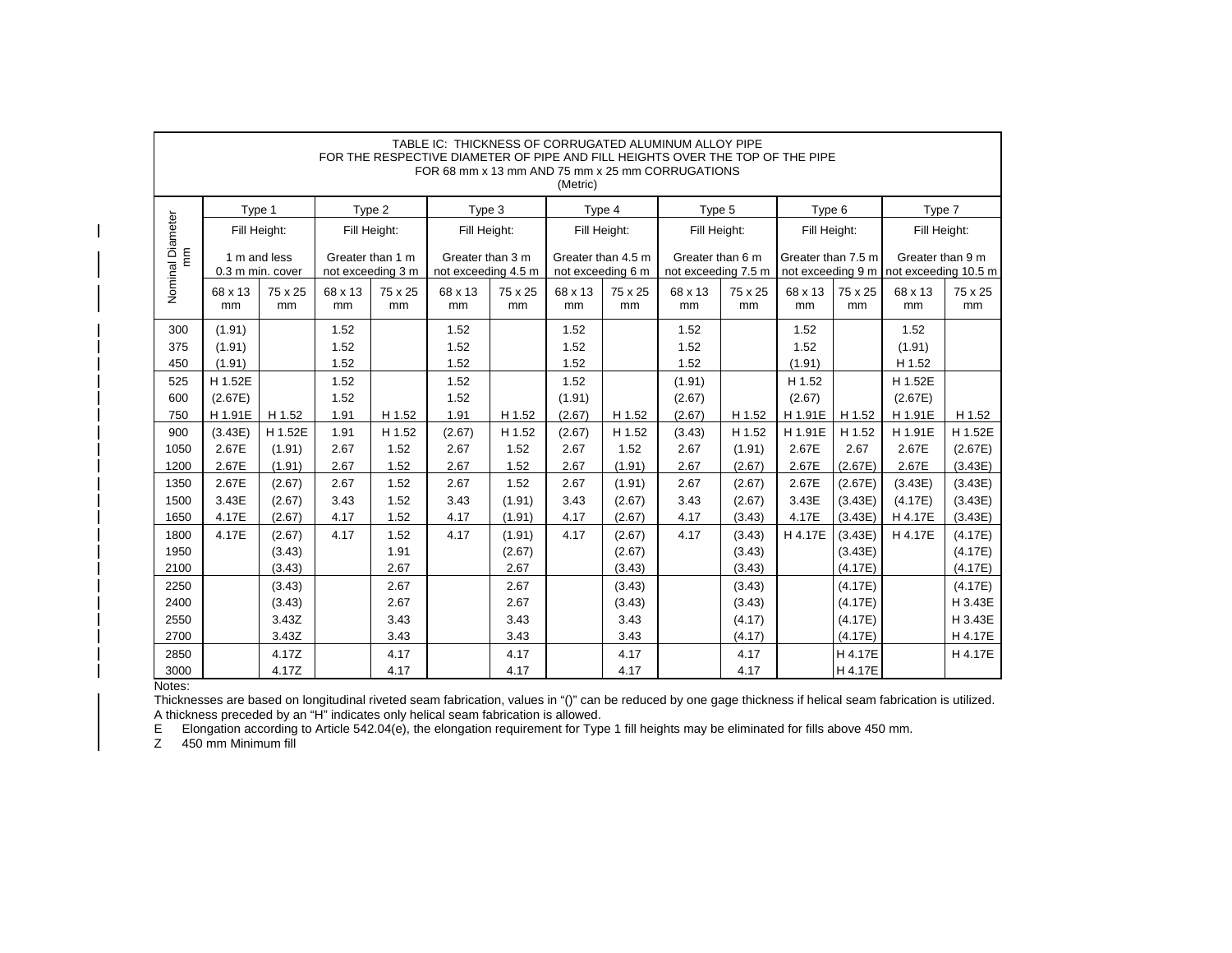|                              |                            |       |                             |          |                                         |          | Table IIA: THICKNESS FOR CORRUGATED STEEL PIPE ARCHES AND CORRUGATED ALUMINUM ALLOY PIPE ARCHES<br>FOR THE RESPECTIVE EQUIVALENT ROUND SIZE OF PIPE AND FILL HEIGHTS OVER THE TOP OF PIPE |                  |                |                     |                  |         |                  |                                   |                |                 |       |                |                |                  |                                    |         |
|------------------------------|----------------------------|-------|-----------------------------|----------|-----------------------------------------|----------|-------------------------------------------------------------------------------------------------------------------------------------------------------------------------------------------|------------------|----------------|---------------------|------------------|---------|------------------|-----------------------------------|----------------|-----------------|-------|----------------|----------------|------------------|------------------------------------|---------|
|                              | Corrugated                 |       | Corrugated                  |          |                                         |          |                                                                                                                                                                                           |                  |                | Type 1              |                  |         |                  |                                   | Type 2         |                 |       |                |                | Type 3           |                                    |         |
|                              | Steel &<br>Aluminum        |       | Steel &<br>Aluminum         |          | Corrugated<br><b>Steel</b><br>Pipe Arch |          | Min.<br>Cover                                                                                                                                                                             |                  |                | Fill Height:        |                  |         |                  |                                   | Fill Height:   |                 |       |                |                | Fill Height:     |                                    |         |
| Equivalent Round<br>Size in. | Pipe Arch<br>2 2/3" x 1/2" |       | Pipe Arch<br>$3" \times 1"$ |          | $5" \times 1"$                          |          |                                                                                                                                                                                           |                  |                | 3' and less         |                  |         |                  | Greater than 3' not exceeding 10' |                |                 |       |                |                |                  | Greater than 10' not exceeding 15' |         |
|                              | Span                       | Rise  | Span                        | Rise     | Span                                    | Rise     | Steel &                                                                                                                                                                                   |                  | Steel          |                     | Aluminum         |         |                  | Steel                             |                | Aluminum        |       |                | <b>Steel</b>   |                  | Aluminum                           |         |
|                              | $(in.)^*$                  | (in.) | (in.)                       | (in.)    | (in.)                                   | (in.)    | Aluminum                                                                                                                                                                                  | 2 2/3" x<br>1/2" | 3"x1"          | $5" \times 1"$      | 2 2/3" x<br>1/2" | 3"x1'   | 2 2/3" x<br>1/2" | 3"x1"                             | $5" \times 1"$ | 2 2/3" x<br>1/2 | 3"x1' | 2 2/3"<br>1/2" | 3"x1"          | $5" \times 1"$   | 2 2/3" x<br>1/2"                   | 3"x1"   |
| 15                           | 17                         | 13    |                             |          |                                         |          | $1' - 6"$                                                                                                                                                                                 | 0.064            |                |                     | 0.060            |         | 0.064            |                                   |                | 0.060           |       | 0.064          |                |                  | 0.060                              |         |
| 18                           | 21                         | 15    |                             |          |                                         |          | $1' - 6"$                                                                                                                                                                                 | 0.064            |                |                     | 0.060            |         | 0.064            |                                   |                | 0.060           |       | 0.064          |                |                  | 0.060                              |         |
| 21                           | 24                         | 18    |                             |          |                                         |          | $1'-6''$                                                                                                                                                                                  | 0.064            |                |                     | (0.075)          |         | 0.064            |                                   |                | 0.060           |       | 0.064          |                |                  | 0.060                              |         |
| 24                           | 28                         | 20    |                             |          |                                         |          | $1' - 6"$                                                                                                                                                                                 | (0.079)          |                |                     | (0.105)          |         | 0.064            |                                   |                | 0.075           |       | 0.064          |                |                  | 0.075                              |         |
| 30                           | 35                         | 24    |                             |          |                                         |          | $1'-6''$                                                                                                                                                                                  | (0.079)          |                |                     | (0.105)          |         | 0.064            |                                   |                | 0.075           |       | (0.079)        |                |                  | (0.105)                            |         |
| 36                           | 42                         | 29    |                             |          |                                         |          | $1' - 6"$                                                                                                                                                                                 | (0.079)          |                |                     | 0.105            |         | 0.064            |                                   |                | 0.105           |       | 0.064          |                |                  | 0.105                              |         |
| 42                           | 49                         | 33    |                             |          |                                         |          | $1'-6''$                                                                                                                                                                                  | 0.109            |                |                     | 0.105            |         | (0.109)          |                                   |                | 0.105           |       | (0.109)        |                |                  | 0.105                              |         |
| 48                           | 57                         | 38    | 53                          | 41       | 53                                      | 41       | $1'-6''$                                                                                                                                                                                  | 0.109            |                | $(0.109)$ $(0.109)$ | 0.135            | 0.060   | 0.109            | 0.079                             | 0.079          | 0.135           | 0.060 | 0.109          | 0.079          | (0.109)          | 0.135                              | 0.060   |
| 54                           | 64                         | 43    | 60                          | 46       | 60                                      | 46       | $1' - 6"$                                                                                                                                                                                 | 0.109            | (0.109)        | 0.109               | 0.164            | (0.075) | 0.109            | 0.079                             | 0.079          | 0.164           | 0.060 | 0.109          | (0.109)        | 0.109            | 0.164                              | (0.075) |
| 60                           | 71                         | 47    | 66                          | 51       | 66                                      | 51       | $1'-6''$                                                                                                                                                                                  | 0.138            | (0.109)        | 0.109               | 0.164            | (0.075) | 0.138            | 0.079                             | (0.109)        | 0.164           | 0.060 | 0.138          | (0.109)        | 0.109            | 0.164                              | (0.075) |
| 66                           | 77                         | 52    | 73                          | 55       | 73                                      | 55       | $1'-6''$<br>$1'-6''$                                                                                                                                                                      | 0.168            | (0.109)        | 0.109               |                  | 0.075   | 0.168            | 0.079                             | (0.109)        |                 | 0.075 | 0.168          | (0.109)        | 0.109            |                                    | 0.075   |
| 72                           | 83                         | 57    | 81                          | 59       | 81                                      | 59       |                                                                                                                                                                                           | 0.168            | (0.109)        | 0.109               |                  | 0.105   | 0.168            | 0.079                             | (0.109)        |                 | 0.105 | 0.168          | (0.109)        | 0.109            |                                    | 0.105   |
| 78<br>84                     |                            |       | 87<br>95                    | 63<br>67 | 87<br>95                                | 63<br>67 | $1' - 6"$<br>$1'-6''$                                                                                                                                                                     |                  | 0.109          | 0.109               |                  | 0.105   |                  | (0.109)                           | 0.109          |                 | 0.105 |                | 0.109          | 0.109            |                                    | 0.105   |
| 90                           |                            |       | 103                         | 71       | 103                                     | 71       | $1'-6''$                                                                                                                                                                                  |                  | 0.109          | 0.109               |                  | 0.105   |                  | (0.109)                           | 0.109          |                 | 0.105 |                | 0.109          | 0.109            |                                    | 0.105   |
| 96                           |                            |       | 112                         | 75       | 112                                     | 75       | $1'-6''$                                                                                                                                                                                  |                  | 0.109          | 0.109               |                  | 0.135   |                  | (0.109)                           | 0.109          |                 | 0.135 |                | 0.109          | 0.109            |                                    | 0.135   |
| 102                          |                            |       | 117                         | 79       | 117                                     | 79       | $1'-6''$                                                                                                                                                                                  |                  | 0.109          | (0.138)             |                  | 0.164   |                  | 0.109                             | 0.109          |                 | 0.164 |                | 0.109          | (0.138)          |                                    | 0.164   |
| 108                          |                            |       | 128                         | 83       | 128                                     | 83       | $1' - 6"$                                                                                                                                                                                 |                  | 0.109<br>0.138 | (0.138)<br>0.138    |                  | 0.164   |                  | 0.109<br>0.138                    | 0.109<br>0.138 |                 | 0.164 |                | 0.109<br>0.138 | (0.138)<br>0.138 |                                    | 0.164   |
| 114                          |                            |       | 137                         | 87       | 137                                     | 87       | $1'-6''$                                                                                                                                                                                  |                  | 0.138          | 0.138               |                  |         |                  | 0.138                             | 0.138          |                 |       |                | 0.138          | 0.138            |                                    |         |
| 120                          |                            |       | 142                         | 91       | 142                                     | 91       | $1'-6''$                                                                                                                                                                                  |                  | 0.168          | 0.168               |                  |         |                  | 0.168                             | 0.168          |                 |       |                | 0.168          | 0.168            |                                    |         |

\* Aluminized Type 2 Steel or Precoated Galvanized Steel shall be required for steel spans up to 42" according to Article 1006.01.

Thicknesses are based on longitudinal riveted seam fabrication, values in "()" can be reduced by one gage thickness if helical seam fabrication is utilized.

The Type 1 corrugated steel or aluminum pipe arches shall be placed on soil having a minimum bearing capacity of 3 tons per square foot.

The Type 2 and 3 corrugated steel or aluminum pipe arches shall be placed on soil having a minimum bearing capacity of 2 tons per square foot.

This minimum bearing capacity will be determined by the Engineer in the field.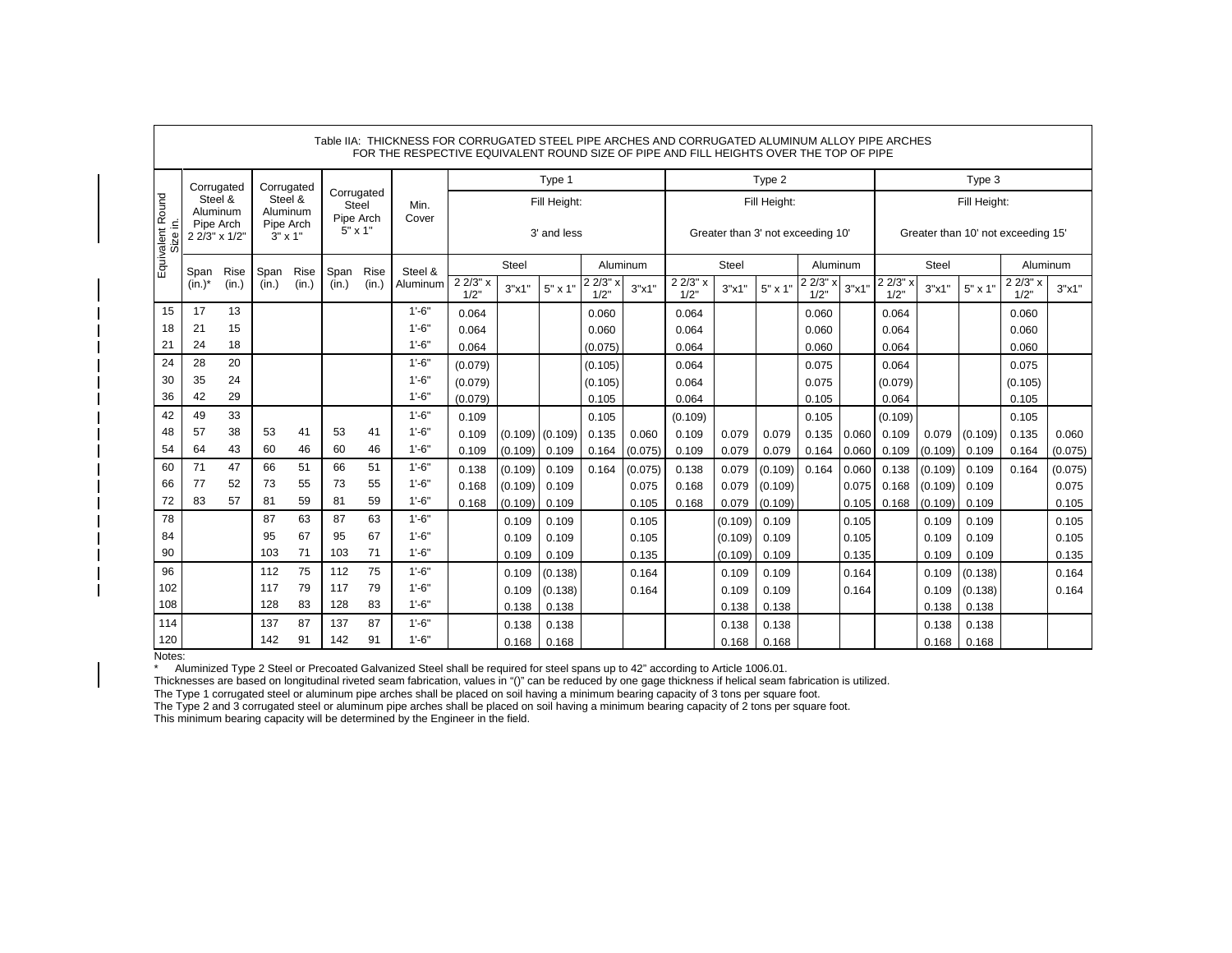|                               |                                                              |              |                                                              |              |              |                                                 | Table IIA: THICKNESS FOR CORRUGATED STEEL PIPE ARCHES AND CORRUGATED ALUMINUM ALLOY PIPE ARCHES<br>FOR THE RESPECTIVE EQUIVALENT ROUND SIZE OF PIPE AND FILL HEIGHTS OVER THE TOP OF PIPE |                   |                        |                              |                       | (Metric)       |              |              |                  |                                    |              |              |                  |                                                                                         |          |                |
|-------------------------------|--------------------------------------------------------------|--------------|--------------------------------------------------------------|--------------|--------------|-------------------------------------------------|-------------------------------------------------------------------------------------------------------------------------------------------------------------------------------------------|-------------------|------------------------|------------------------------|-----------------------|----------------|--------------|--------------|------------------|------------------------------------|--------------|--------------|------------------|-----------------------------------------------------------------------------------------|----------|----------------|
|                               |                                                              |              |                                                              |              |              |                                                 |                                                                                                                                                                                           |                   |                        | Type 1                       |                       |                |              |              | Type 2           |                                    |              |              |                  | Type 3                                                                                  |          |                |
| Size<br>Equivalent Round<br>ε | Corrugated<br>Steel<br>& Aluminum<br>Pipe Arch<br>68 x 13 mm |              | Corrugated<br>Steel<br>& Aluminum<br>Pipe Arch<br>75 x 25 mm |              |              | Corrugated<br>Steel<br>Pipe Arch<br>125 x 25 mm | Min.<br>Cover                                                                                                                                                                             |                   |                        | Fill Height:<br>1 m and less |                       |                |              |              | Fill Height:     | Greater than 1 m not exceeding 3 m |              |              |                  | Fill Height:<br>Greater than 3 m not exceeding 4.5 m                                    |          |                |
|                               | Span                                                         | Rise         | Span                                                         | Rise         | Span         | <b>Rise</b>                                     | Steel &                                                                                                                                                                                   | Steel<br>Aluminum |                        |                              |                       |                |              | Steel        |                  | Aluminum                           |              |              | Steel            |                                                                                         | Aluminum |                |
|                               | $(mm)^*$                                                     | (mm)         | (mm)                                                         | (mm)         | (mm)         | (mm)                                            | Aluminum                                                                                                                                                                                  | 68 x 13<br>mm     | 75 x 25 125 x 25<br>mm | mm                           | 68 x 13 75 x 25<br>mm | mm             | mm           | mm           | mm               | mm                                 | mm           | mm           | mm               | 68 x 13 75 x 25 125 x 25 68 x 13 75 x 25 68 x 13 75 x 25 125 x 25 68 x 13 75 x 25<br>mm | mm       | mm             |
| 375                           | 430                                                          | 330          |                                                              |              |              |                                                 | 0.5 <sub>m</sub>                                                                                                                                                                          | 1.63              |                        |                              | 1.52                  |                | 1.63         |              |                  | 1.52                               |              | 1.63         |                  |                                                                                         | 1.52     |                |
| 450                           | 530                                                          | 380          |                                                              |              |              |                                                 | 0.5 <sub>m</sub>                                                                                                                                                                          | 1.63              |                        |                              | 1.52                  |                | 1.63         |              |                  | 1.52                               |              | 1.63         |                  |                                                                                         | 1.52     |                |
| 525                           | 610                                                          | 460          |                                                              |              |              |                                                 | 0.5 <sub>m</sub>                                                                                                                                                                          | 1.63              |                        |                              | (1.91)                |                | 1.63         |              |                  | 1.52                               |              | 1.63         |                  |                                                                                         | 1.52     |                |
| 600                           | 710                                                          | 510          |                                                              |              |              |                                                 | 0.5 <sub>m</sub>                                                                                                                                                                          | (2.01)            |                        |                              | (2.67)                |                | 1.63         |              |                  | 1.91                               |              | 1.63         |                  |                                                                                         | 1.91     |                |
| 750                           | 870                                                          | 630          |                                                              |              |              |                                                 | 0.5 <sub>m</sub>                                                                                                                                                                          | (2.01)            |                        |                              | (2.67)                |                | 1.63         |              |                  | 1.91                               |              | (2.01)       |                  |                                                                                         | (2.67)   |                |
| 900                           | 1060                                                         | 740          |                                                              |              |              |                                                 | 0.5 <sub>m</sub>                                                                                                                                                                          | (2.01)            |                        |                              | 2.67                  |                | 1.63         |              |                  | 2.67                               |              | 1.63         |                  |                                                                                         | 2.67     |                |
| 1050                          | 1240                                                         | 840          |                                                              |              |              |                                                 | 0.5 <sub>m</sub>                                                                                                                                                                          | 2.77              |                        |                              | 2.67                  |                | (2.77)       |              |                  | 2.67                               |              | (2.77)       |                  |                                                                                         | 2.67     |                |
| 1200                          | 1440                                                         | 970          | 1340                                                         | 1050         | 1340         | 1050                                            | 0.5 <sub>m</sub>                                                                                                                                                                          | 2.77              | (2.77)                 | (2.77)                       | 3.43                  | 1.52           | 2.77         | 2.01         | 2.01             | 3.43                               | 1.52         | 2.77         | 2.01             | (2.77)                                                                                  | 3.43     | 1.52           |
| 1350                          | 1620                                                         | 1100         | 1520                                                         | 1170         | 1520         | 1170                                            | 0.5 <sub>m</sub>                                                                                                                                                                          | 2.77              | (2.77)                 | 2.77                         | 4.17                  | (1.91)         | 2.77         | 2.01         | 2.01             | 4.17                               | 1.52         | 2.77         | (2.77)           | 2.77                                                                                    | 4.17     | (1.91)         |
| 1500                          | 1800<br>1950                                                 | 1200         | 1670<br>1850                                                 | 1300<br>1400 | 1670<br>1850 | 1300<br>1400                                    | 0.5 <sub>m</sub><br>0.5 <sub>m</sub>                                                                                                                                                      | 3.51<br>4.27      | (2.77)                 | 2.77<br>2.77                 | 4.17                  | (1.91)<br>1.91 | 3.51<br>4.27 | 2.01<br>2.01 | (2.77)           | 4.17                               | 1.52<br>1.91 | 3.51<br>4.27 | (2.77)           | 2.77<br>2.77                                                                            | 4.17     | (1.91)<br>1.91 |
| 1650                          | 1800 2100                                                    | 1320<br>1450 | 2050                                                         | 1500         | 2050         | 1500                                            | 0.5 <sub>m</sub>                                                                                                                                                                          | 4.27              | (2.77)<br>(2.77)       | 2.77                         |                       | 2.67           | 4.27         | 2.01         | (2.77)<br>(2.77) |                                    | 2.67         | 4.27         | (2.77)<br>(2.77) | 2.77                                                                                    |          | 2.67           |
| 1950                          |                                                              |              | 2200                                                         | 1620         | 2200         | 1620                                            | 0.5 <sub>m</sub>                                                                                                                                                                          |                   | 2.77                   | 2.77                         |                       | 2.67           |              | (2.77)       | 2.77             |                                    | 2.67         |              | 2.77             | 2.77                                                                                    |          | 2.67           |
| 2100                          |                                                              |              | 2400                                                         | 1720         | 2400         | 1720                                            | 0.5 <sub>m</sub>                                                                                                                                                                          |                   | 2.77                   | 2.77                         |                       | 2.67           |              | (2.77)       | 2.77             |                                    | 2.67         |              | 2.77             | 2.77                                                                                    |          | 2.67           |
| 2250                          |                                                              |              | 2600                                                         | 1820         | 2600         | 1820                                            | 0.5 <sub>m</sub>                                                                                                                                                                          |                   | 2.77                   | 2.77                         |                       | 3.43           |              | (2.77)       | 2.77             |                                    | 3.43         |              | 2.77             | 2.77                                                                                    |          | 3.43           |
| 2400                          |                                                              |              | 2840                                                         | 1920         | 2840         | 1920                                            | 0.5 <sub>m</sub>                                                                                                                                                                          |                   | 2.77                   | (3.51)                       |                       | 4.17           |              | 2.77         | 2.77             |                                    | 4.17         |              | 2.77             | (3.51)                                                                                  |          | 4.17           |
| 2550                          |                                                              |              | 2970                                                         | 2020         | 2970         | 2020                                            | 0.5 <sub>m</sub>                                                                                                                                                                          |                   | 2.77                   | (3.51)                       |                       | 4.17           |              | 2.77         | 2.77             |                                    | 4.17         |              | 2.77             | (3.51)                                                                                  |          | 4.17           |
| 2700                          |                                                              |              | 3240                                                         | 2120         | 3240         | 2120                                            | 0.5 <sub>m</sub>                                                                                                                                                                          |                   | 3.51                   | 3.51                         |                       |                |              | 3.51         | 3.51             |                                    |              |              | 3.51             | 3.51                                                                                    |          |                |
| 2850                          |                                                              |              | 3470                                                         | 2220         | 3470         | 2220                                            | 0.5 <sub>m</sub>                                                                                                                                                                          |                   | 3.51                   | 3.51                         |                       |                |              | 3.51         | 3.51             |                                    |              |              | 3.51             | 3.51                                                                                    |          |                |
| 3000                          |                                                              |              | 3600                                                         | 2320         | 3600         | 2320                                            | 0.5 <sub>m</sub>                                                                                                                                                                          |                   | 4.27                   | 4.27                         |                       |                |              | 4.27         | 4.27             |                                    |              |              | 4.27             | 4.27                                                                                    |          |                |

\* Aluminized Type 2 Steel or Precoated Galvanized Steel shall be required for steel spans up to 1060 mm according to Article 1006.01.

Thicknesses are based on longitudinal riveted seam fabrication, values in "()" can be reduced by one gage thickness if helical seam fabrication is utilized.

The Type 1 corrugated steel or aluminum pipe arches shall be placed on soil having a minimum bearing capacity of 290 kN per square meter.

The Type 2 and 3 corrugated steel or aluminum pipe arches shall be placed on soil having a minimum bearing capacity of 192 kN per square meter. This minimum bearing capacity will be determined by the Engineer in the field.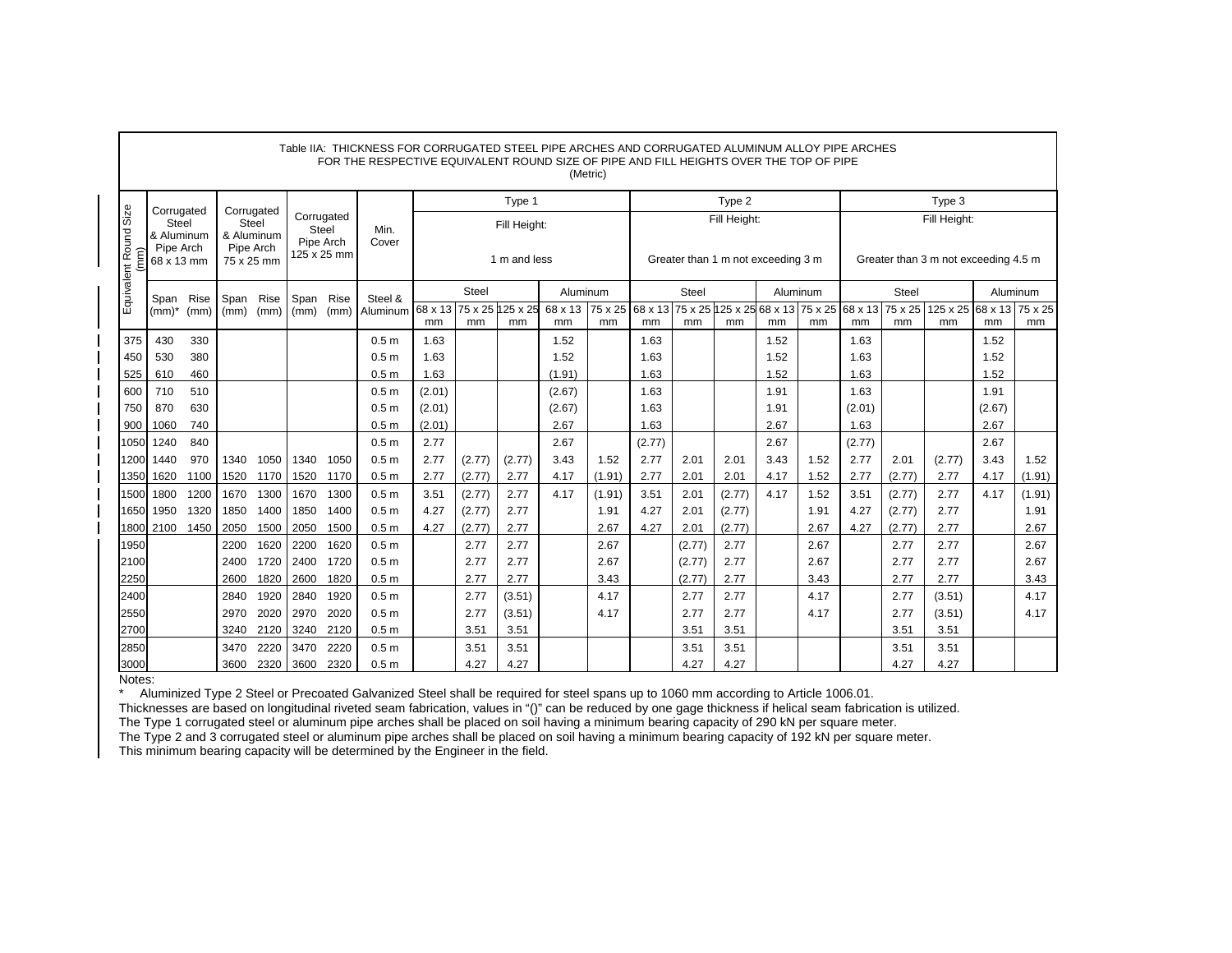|                                   |      |                                                    |        |                                           | Table IIB: CLASSES OF REINFORCED CONCRETE ELLIPTICALL AND REINFORCED CONCRETE ARCH PIPE<br>FOR THE RESPECTIVE EQUIVALENT ROUND SIZE OF PIPE AND FILL HEIGHTS OVER THE TOP OF PIPE |           |                             |               |                                     |              |                                      |
|-----------------------------------|------|----------------------------------------------------|--------|-------------------------------------------|-----------------------------------------------------------------------------------------------------------------------------------------------------------------------------------|-----------|-----------------------------|---------------|-------------------------------------|--------------|--------------------------------------|
|                                   |      |                                                    |        |                                           |                                                                                                                                                                                   | Type 1    |                             |               | Type 2                              |              | Type 3                               |
| Equivalent<br>Round Size<br>(in.) |      | Reinforced<br>Concrete<br>Elliptical pipe<br>(in.) |        | Reinforced<br>Concrete<br>Arch pipe (in.) | <b>Minimum</b><br>Cover                                                                                                                                                           |           | Fill Height:<br>3' and less | exceeding 10' | Fill Height:<br>Greater than 3' not | exceeding 15 | Fill Height:<br>Greater than 10' not |
|                                   | Span | Rise                                               | Span   | Rise                                      | RCCP HE & A                                                                                                                                                                       | <b>HE</b> | Arch                        | HE.           | Arch                                | HE.          | Arch                                 |
| 15                                | 23   | 14                                                 | 18     | 11                                        | $1' - 0''$                                                                                                                                                                        | HE-III    | A-III                       | $HE-III$      | $A-III$                             | HE-IV        | $A-IV$                               |
| 18                                | 23   | 14                                                 | 22     | 131/2                                     | $1' - 0''$                                                                                                                                                                        | HE-III    | $A-III$                     | $HE-III$      | $A-III$                             | HE-IV        | A-IV                                 |
| 21                                | 30   | 19                                                 | 26     | 15 1/2                                    | $1' - 0''$                                                                                                                                                                        | HE-III    | A-III                       | HE-III        | A-III                               | HE-IV        | A-IV                                 |
| 24                                | 30   | 19                                                 | 28 1/2 | 18                                        | $1' - 0''$                                                                                                                                                                        | HE-III    | A-III                       | $HE-III$      | A-III                               | HE-IV        | A-IV                                 |
| 27                                | 34   | 22                                                 | 36 1/4 | 221/2                                     | $1' - 0''$                                                                                                                                                                        | HE-III    | $A-III$                     | $HE-III$      | $A-III$                             | HE-IV        | A-IV                                 |
| 30                                | 38   | 24                                                 | 36 1/4 | 221/2                                     | $1' - 0''$                                                                                                                                                                        | HE-III    | A-III                       | $HE-III$      | A-III                               | HE-IV        | A-IV                                 |
| 36                                | 45   | 29                                                 | 43 3/4 | 26 5/8                                    | $1' - 0''$                                                                                                                                                                        | $HE-II$   | $A-II$                      | $HE-III$      | A-III                               | HE-IV        | A-IV                                 |
| 42                                | 53   | 34                                                 | 51 1/8 | 31 5/16                                   | $1' - 0''$                                                                                                                                                                        | HE-I      | $A-II$                      | HE-III        | A-III                               | HE-IV        | A-IV                                 |
| 48                                | 60   | 38                                                 | 58 1/2 | 36                                        | $1' - 0''$                                                                                                                                                                        | HE-I      | $A-II$                      | HE-III        | $A-III$                             | 1460         | 1450                                 |
| 54                                | 68   | 43                                                 | 65     | 40                                        | $1' - 0''$                                                                                                                                                                        | $HE-I$    | A-II                        | $HE-III$      | $A-III$                             | 1460         | 1460                                 |
| 60                                | 76   | 48                                                 | 73     | 45                                        | $1' - 0''$                                                                                                                                                                        | HE-I      | A-II                        | HE-III        | A-III                               | 1460         | 1470                                 |
| 66                                | 83   | 53                                                 | 88     | 54                                        | $1' - 0''$                                                                                                                                                                        | $HE-I$    | A-II                        | $HE-III$      | A-III                               | 1470         | 1480                                 |
| 72                                | 91   | 58                                                 | 88     | 54                                        | $1' - 0''$                                                                                                                                                                        | $HE-I$    | A-II                        | HE-III        | A-III                               | 1470         | 1480                                 |

A number indicates the D-Load for the diameter and depth of fill and that a special design is required.

Design assumptions; Water filled pipe, AASHTO Type 2 installation per AASHTO LRFD Table 12.10.2.1-1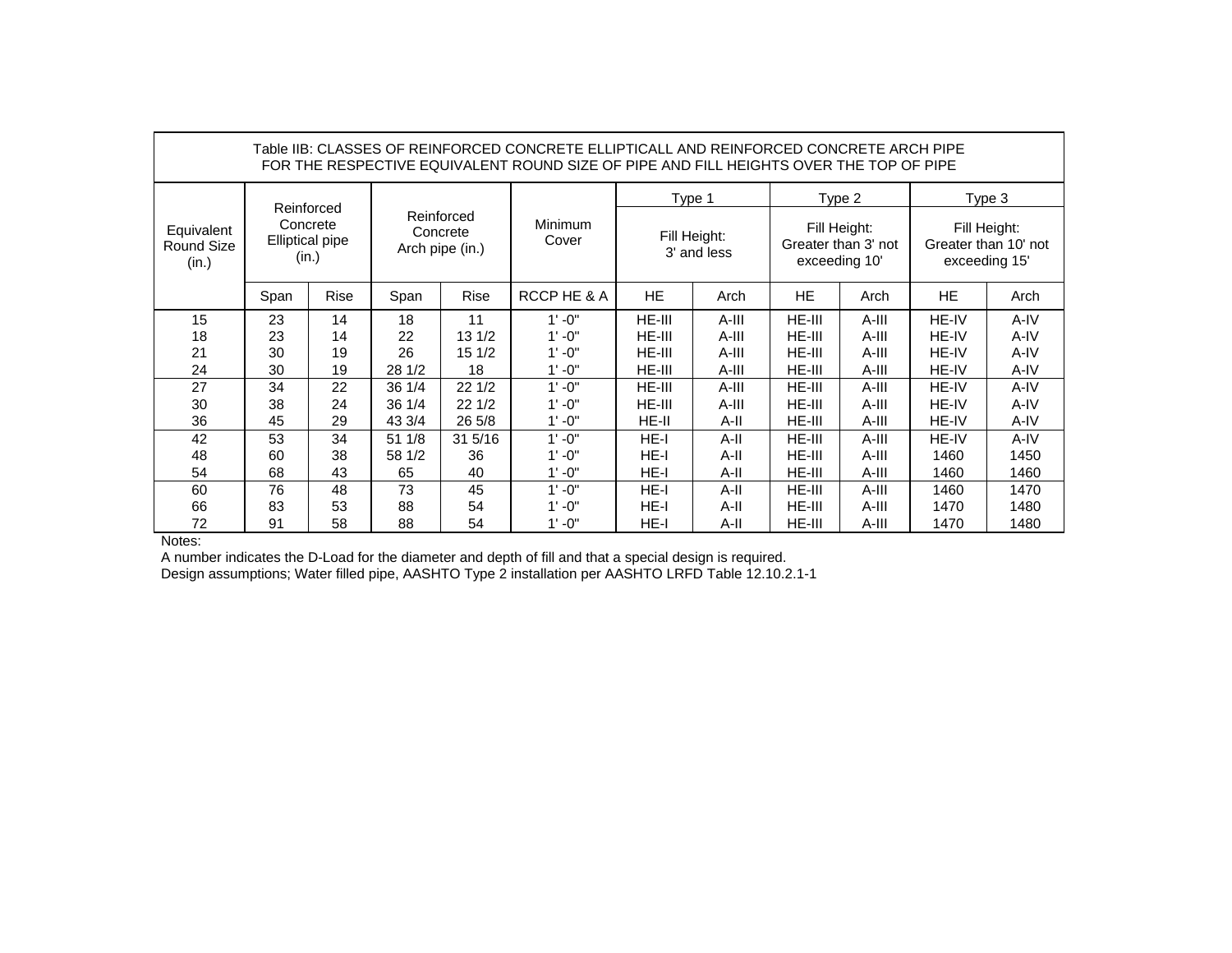| Table IIB: CLASSES OF REINFORCED CONCRETE ELLIPTICALL AND REINFORCED CONCRETE ARCH PIPE<br>FOR THE RESPECTIVE EQUIVALENT ROUND SIZE OF PIPE AND FILL HEIGHTS OVER THE TOP OF PIPE<br>(Metric) |      |                                                |                                          |      |                  |           |                              |                                                       |         |                                                         |      |  |  |
|-----------------------------------------------------------------------------------------------------------------------------------------------------------------------------------------------|------|------------------------------------------------|------------------------------------------|------|------------------|-----------|------------------------------|-------------------------------------------------------|---------|---------------------------------------------------------|------|--|--|
|                                                                                                                                                                                               |      |                                                |                                          |      |                  |           | Type 1                       | Type 2                                                |         | Type 3                                                  |      |  |  |
| Equivalent<br>Round Size<br>(mm)                                                                                                                                                              |      | Reinforced<br>Concrete<br>Elliptical pipe (mm) | Reinforced<br>Concrete<br>Arch pipe (mm) |      | Minimum<br>Cover |           | Fill Height:<br>1 m and less | Fill Height:<br>Greater than 1 m not<br>exceeding 3 m |         | Fill Height:<br>Greater than 3 m not<br>exceeding 4.5 m |      |  |  |
|                                                                                                                                                                                               | Span | Rise                                           | Span                                     | Rise | RCCP HE & A      | <b>HE</b> | Arch                         | <b>HE</b>                                             | Arch    | <b>HE</b>                                               | Arch |  |  |
| 375                                                                                                                                                                                           | 584  | 356                                            | 457                                      | 279  | 0.3 <sub>m</sub> | HE-III    | A-III                        | HE-III                                                | A-III   | HE-IV                                                   | A-IV |  |  |
| 450                                                                                                                                                                                           | 584  | 356                                            | 559                                      | 343  | 0.3 <sub>m</sub> | HE-III    | A-III                        | HE-III                                                | A-III   | HE-IV                                                   | A-IV |  |  |
| 525                                                                                                                                                                                           | 762  | 483                                            | 660                                      | 394  | 0.3 <sub>m</sub> | HE-III    | A-III                        | HE-III                                                | A-III   | HE-IV                                                   | A-IV |  |  |
| 600                                                                                                                                                                                           | 762  | 483                                            | 724                                      | 457  | 0.3 <sub>m</sub> | HE-III    | A-III                        | HE-III                                                | A-III   | HE-IV                                                   | A-IV |  |  |
| 686                                                                                                                                                                                           | 864  | 559                                            | 921                                      | 572  | 0.3 <sub>m</sub> | HE-III    | $A-III$                      | HE-III                                                | A-III   | HE-IV                                                   | A-IV |  |  |
| 750                                                                                                                                                                                           | 965  | 610                                            | 921                                      | 572  | 0.3 <sub>m</sub> | HE-III    | A-III                        | HE-III                                                | A-III   | HE-IV                                                   | A-IV |  |  |
| 900                                                                                                                                                                                           | 1143 | 737                                            | 1111                                     | 676  | 0.3 <sub>m</sub> | HE-II     | A-II                         | HE-III                                                | A-III   | HE-IV                                                   | A-IV |  |  |
| 1050                                                                                                                                                                                          | 1346 | 864                                            | 1299                                     | 795  | 0.3 <sub>m</sub> | HE-I      | $A-II$                       | HE-III                                                | A-III   | HE-IV                                                   | A-IV |  |  |
| 1200                                                                                                                                                                                          | 1524 | 965                                            | 1486                                     | 914  | 0.3 <sub>m</sub> | HE-I      | A-II                         | HE-III                                                | $A-III$ | 70                                                      | 70   |  |  |
| 1350                                                                                                                                                                                          | 1727 | 1092                                           | 1651                                     | 1016 | 0.3 <sub>m</sub> | HE-I      | A-II                         | HE-III                                                | A-III   | 70                                                      | 70   |  |  |
| 1500                                                                                                                                                                                          | 1930 | 1219                                           | 1854                                     | 1143 | 0.3 <sub>m</sub> | HE-I      | A-II                         | HE-III                                                | $A-III$ | 70                                                      | 70   |  |  |
| 1676                                                                                                                                                                                          | 2108 | 1346                                           | 2235                                     | 1372 | 0.3 <sub>m</sub> | HE-I      | A-II                         | HE-III                                                | A-III   | 70                                                      | 70   |  |  |
| 1800                                                                                                                                                                                          | 2311 | 1473                                           | 2235                                     | 1372 | 0.3 <sub>m</sub> | $HE-I$    | A-II                         | HE-III                                                | A-III   | 70                                                      | 70   |  |  |

Г

A number indicates the D-Load for the diameter and depth of fill and that a special design is required.

Design assumptions; Water filled pipe, AASHTO Type 2 installation per AASHTO LRFD Table 12.10.2.1-1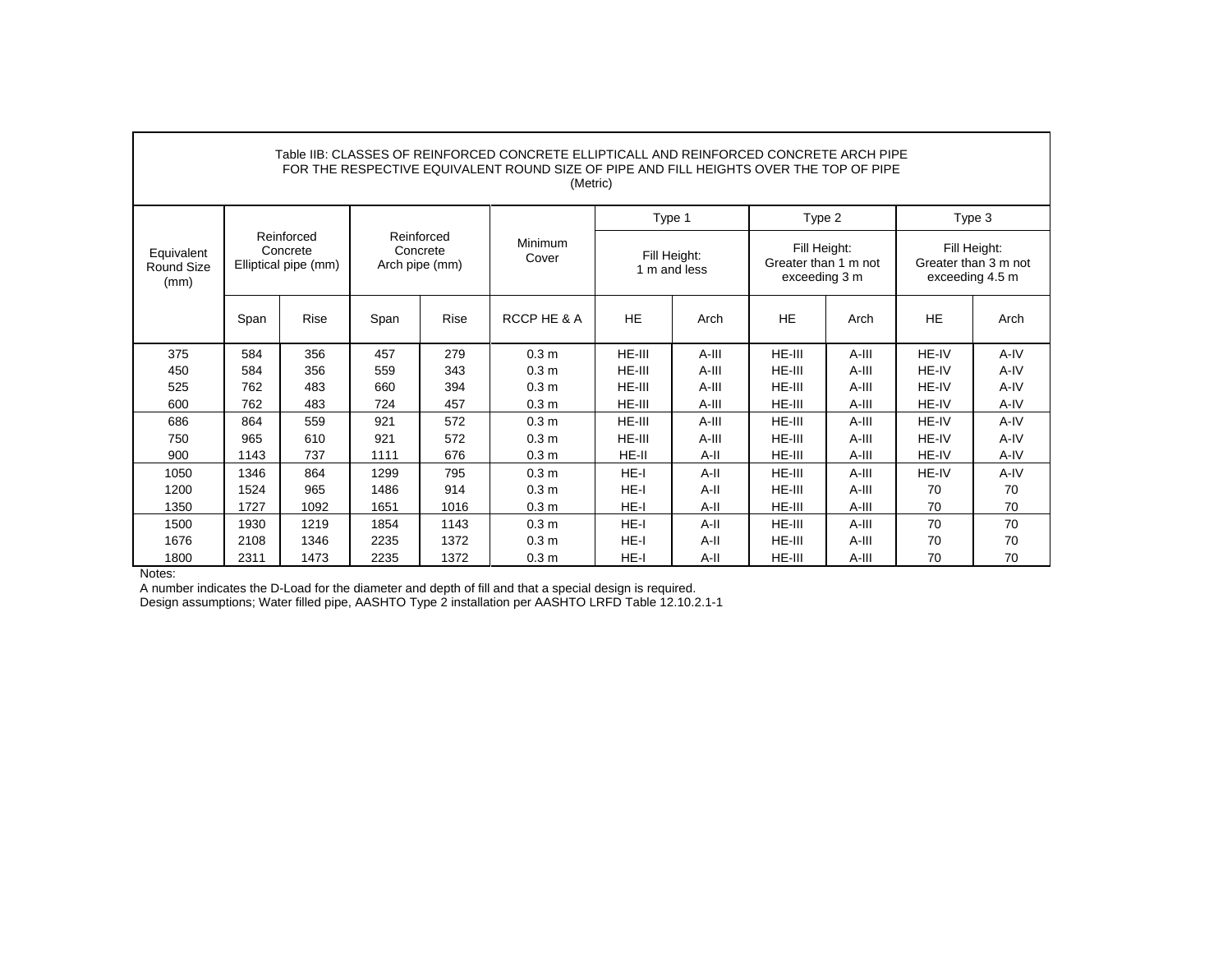|          | TABLE IIIA: PLASTIC PIPE PERMITTED<br>FOR A GIVEN PIPE DIAMETER AND FILL HEIGHT OVER THE TOP OF THE PIPE |                           |             |            |            |            |                               |           |            |            |            |                                |           |                                |            |                   |             |           |            |
|----------|----------------------------------------------------------------------------------------------------------|---------------------------|-------------|------------|------------|------------|-------------------------------|-----------|------------|------------|------------|--------------------------------|-----------|--------------------------------|------------|-------------------|-------------|-----------|------------|
|          |                                                                                                          |                           | Type 1      |            |            | Type 2     |                               |           |            |            |            | Type 3                         |           |                                | Type 4     |                   |             |           |            |
| Nominal  |                                                                                                          | Fill Height: 3' and less, |             |            |            |            | Fill Height: Greater than 3', |           |            |            |            | Fill Height: Greater than 10', |           | Fill Height: Greater than 15', |            |                   |             |           |            |
| Diameter |                                                                                                          |                           | with 1' min |            |            |            | not exceeding 10'             |           |            |            |            | not exceeding 15'              |           |                                |            | not exceeding 20' |             |           |            |
| (in.)    | <b>PVC</b>                                                                                               | <b>CPVC</b>               | PE          | <b>CPE</b> | <b>CPP</b> | <b>PVC</b> | <b>CPVC</b>                   | <b>PE</b> | <b>CPE</b> | <b>CPP</b> | <b>PVC</b> | <b>CPVC</b>                    | <b>PE</b> | CPE                            | <b>CPP</b> | <b>PVC</b>        | <b>CPVC</b> | PE        | <b>CPP</b> |
| 10       | X                                                                                                        | X                         | X           | X          | <b>NA</b>  | X          | X                             | X         | X          | <b>NA</b>  | X          | X                              | X         | X                              | <b>NA</b>  | X                 | X           | X         | <b>NA</b>  |
| 12       | X                                                                                                        | X                         | X           | х.         | Х          | X          | X                             | X         | X          | X          | X          | X                              | X         | <b>NA</b>                      | X          | X                 | X           | X         | <b>NA</b>  |
| 15       | X                                                                                                        | X.                        | <b>NA</b>   | X.         | X          | X          | X                             | <b>NA</b> | X          | X          | X          | X                              | <b>NA</b> | <b>NA</b>                      | X          | X                 | X           | <b>NA</b> | X          |
| 18       | X                                                                                                        | X                         | X           | X          | X          | X          | X                             | X         | X          | X          | X          | X                              | X         | <b>NA</b>                      | X          | x                 | X           | X         | <b>NA</b>  |
| 21       | X                                                                                                        | X                         | <b>NA</b>   | <b>NA</b>  | <b>NA</b>  | X          | X                             | <b>NA</b> | <b>NA</b>  | <b>NA</b>  | X          | X                              | <b>NA</b> | <b>NA</b>                      | <b>NA</b>  | X                 | X           | <b>NA</b> | <b>NA</b>  |
| 24       | X                                                                                                        | X.                        | X           | X          | X          | X          | X                             | X         | X          | X          | X          | X.                             | <b>NA</b> | <b>NA</b>                      | <b>NA</b>  | X                 | X           | X         | <b>NA</b>  |
| 30       | X                                                                                                        | X                         | X           | X          | X          | X          | X                             | X         | X          | X          | X          | X                              | X         | <b>NA</b>                      | X          | X                 | X           | X         | <b>NA</b>  |
| 36       | X                                                                                                        | X                         | X           | X.         | Х          | X          | X                             | X         | X          | X          | X          | X                              | X         | <b>NA</b>                      | <b>NA</b>  | X                 | X           | X         | <b>NA</b>  |
| 42       | X                                                                                                        | <b>NA</b>                 | X           | X          | <b>NA</b>  | X          | <b>NA</b>                     | X         | <b>NA</b>  | <b>NA</b>  | X.         | <b>NA</b>                      | X         | <b>NA</b>                      | <b>NA</b>  | X                 | <b>NA</b>   | X         | <b>NA</b>  |
| 48       | X                                                                                                        | <b>NA</b>                 | Х           | x          | Х          | ^          | <b>NA</b>                     | X         | <b>NA</b>  | <b>NA</b>  | X.         | <b>NA</b>                      | X         | <b>NA</b>                      | <b>NA</b>  | х                 | <b>NA</b>   | x         | <b>NA</b>  |

٦

 $\overline{\phantom{a}}$ 

 $\Gamma$ 

PVC Polyvinyl Chloride (PVC) pipe with a smooth interior

CPVC Corrugated Polyvinyl Chloride (CPVC) pipe with a smooth interior

PE Polyethylene (PE) pipe with a smooth interior

CPE Corrugated Polyethylene (PE) pipe with a smooth interior

CPP Corrugated Polypropylene (CPP) pipe with a smooth interior

X This material may be used for the given pipe diameter and fill height

NA Not Available

Notes: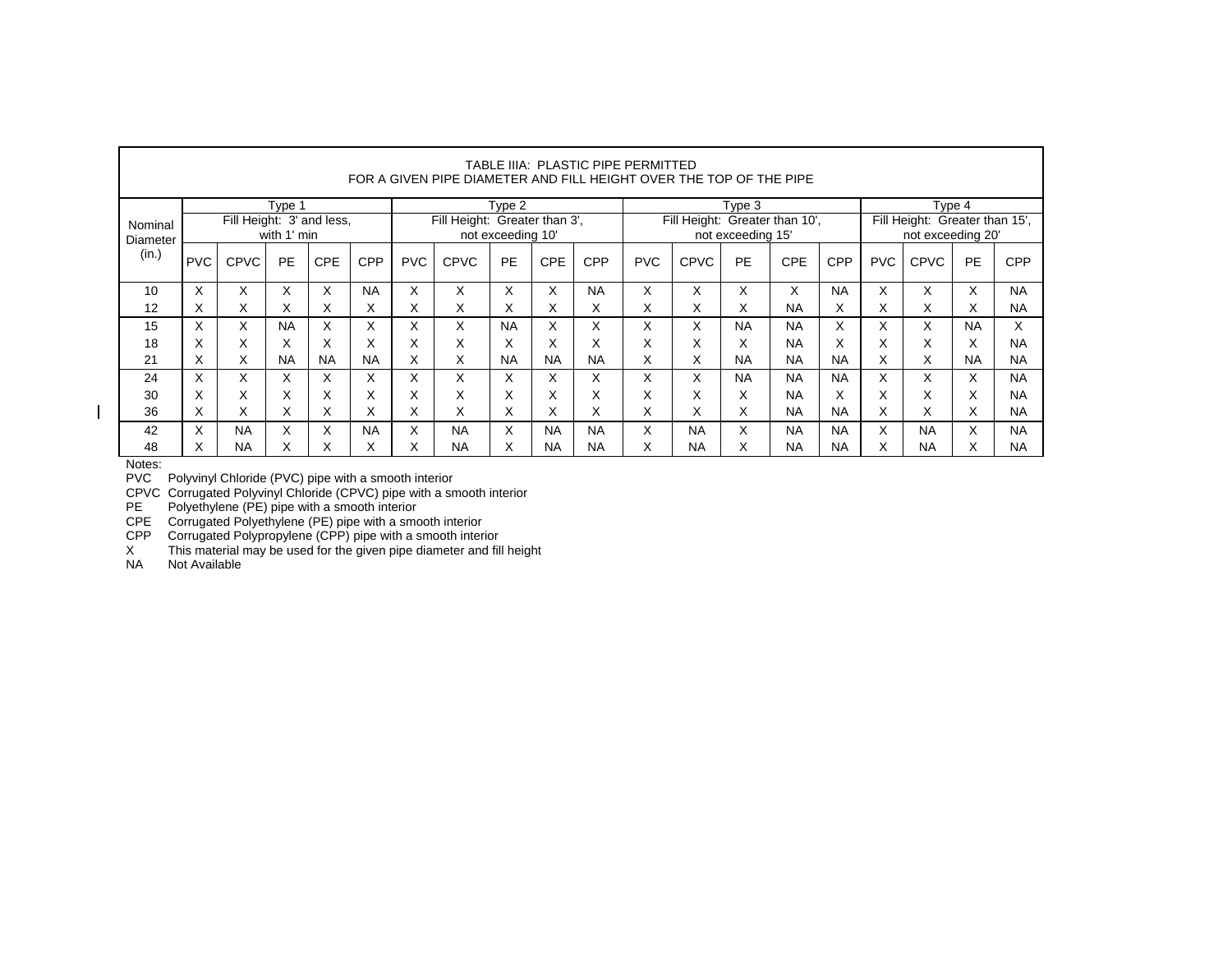|                  | TABLE IIIA:  PLASTIC PIPE PERMITTED<br>FOR A GIVEN PIPE DIAMETER AND FILL HEIGHT OVER THE TOP OF THE PIPE<br>(Metric) |                                                                                                            |           |            |            |            |             |                                                       |            |           |                    |                   |                                                       |            |           |            |             |           |            |
|------------------|-----------------------------------------------------------------------------------------------------------------------|------------------------------------------------------------------------------------------------------------|-----------|------------|------------|------------|-------------|-------------------------------------------------------|------------|-----------|--------------------|-------------------|-------------------------------------------------------|------------|-----------|------------|-------------|-----------|------------|
|                  | Type 4<br>Type 1<br>Type 2<br>Type 3                                                                                  |                                                                                                            |           |            |            |            |             |                                                       |            |           |                    |                   |                                                       |            |           |            |             |           |            |
| Nominal          |                                                                                                                       | Fill Height: Greater than 1 m,<br>Fill Height: 1 m and less,<br>with 0.3 m min. cover<br>not exceeding 3 m |           |            |            |            |             | Fill Height: Greater than 3 m,<br>not exceeding 4.5 m |            |           |                    |                   | Fill Height: Greater than 4.5<br>m, not exceeding 6 m |            |           |            |             |           |            |
| Diameter<br>(mm) | <b>PVC</b>                                                                                                            | <b>CPVC</b>                                                                                                | <b>PE</b> | <b>CPE</b> | <b>CPP</b> | <b>PVC</b> | <b>CPVC</b> | PE                                                    | <b>CPE</b> | CPP       | <b>PVC</b>         | <b>CPVC</b>       | <b>PE</b>                                             | <b>CPE</b> | CPP       | <b>PVC</b> | <b>CPVC</b> | PE        | <b>CPP</b> |
| 250              | X                                                                                                                     | X                                                                                                          | X         | X          | <b>NA</b>  | X          | X           | X.                                                    | X          | <b>NA</b> | X                  | X                 | X                                                     | X          | <b>NA</b> | X.         | X           | X         | <b>NA</b>  |
| 300              | X                                                                                                                     | X                                                                                                          | X         | X          | X          | X          | X           | X                                                     | Χ          | X         | X                  | X                 | X                                                     | <b>NA</b>  | X         | X.         | X           | Х         | <b>NA</b>  |
| 375              | X                                                                                                                     | X                                                                                                          | <b>NA</b> | X          | X          | Χ          | X           | <b>NA</b>                                             | X          | X         | X                  | X                 | <b>NA</b>                                             | <b>NA</b>  | X         | X          | X           | <b>NA</b> | X          |
| 450              | X                                                                                                                     | ⋏                                                                                                          | X         | X          | Χ          | Χ          | X           | v<br>ᄉ                                                | X          | X         | $\checkmark$<br>∧  | $\checkmark$<br>v | X                                                     | <b>NA</b>  | Х         | X          | X           | X         | <b>NA</b>  |
| 525              | X                                                                                                                     | X                                                                                                          | <b>NA</b> | <b>NA</b>  | <b>NA</b>  | Χ          | X           | <b>NA</b>                                             | <b>NA</b>  | <b>NA</b> | $\checkmark$<br>^  | X                 | <b>NA</b>                                             | <b>NA</b>  | <b>NA</b> | X.         | X           | <b>NA</b> | <b>NA</b>  |
| 600              | X                                                                                                                     | X                                                                                                          | X         | X          | X          | X          | X           | X.                                                    | X          | X         | $\checkmark$<br>л. | X                 | <b>NA</b>                                             | <b>NA</b>  | <b>NA</b> | X.         | X           | X         | <b>NA</b>  |
| 750              | X                                                                                                                     | X                                                                                                          | X         | X          | X          | X          | X           | X                                                     | X          | X         | $\checkmark$<br>л. | v                 | X                                                     | <b>NA</b>  | X         | X          | X           | X         | <b>NA</b>  |
| 900              | X                                                                                                                     | X                                                                                                          | Х         | X          | X          | X          | X           | X.                                                    | X          | x         | л.                 | X                 | X                                                     | <b>NA</b>  | <b>NA</b> | X.         | X           | X         | <b>NA</b>  |
| 1000             | X                                                                                                                     | <b>NA</b>                                                                                                  | X         | X          | <b>NA</b>  | X          | <b>NA</b>   | X                                                     | <b>NA</b>  | <b>NA</b> | X                  | <b>NA</b>         | X                                                     | <b>NA</b>  | <b>NA</b> | X          | <b>NA</b>   | X         | <b>NA</b>  |
| 1200             | X                                                                                                                     | <b>NA</b>                                                                                                  | Х         | ∧          | X          | X          | <b>NA</b>   | X                                                     | <b>NA</b>  | <b>NA</b> | ^                  | <b>NA</b>         | X                                                     | <b>NA</b>  | <b>NA</b> | X          | <b>NA</b>   | X         | <b>NA</b>  |

 $\overline{\phantom{a}}$ 

PVC Polyvinyl Chloride (PVC) pipe with a smooth interior

CPVC Corrugated Polyvinyl Chloride (CPVC) pipe with a smooth interior

PE Polyethylene (PE) pipe with a smooth interior

CPE Corrugated Polyethylene (PE) pipe with a smooth interior

CPP Corrugated Polypropylene (CPP) pipe with a smooth interior

X This material may be used for the given pipe diameter and fill height

NA Not Available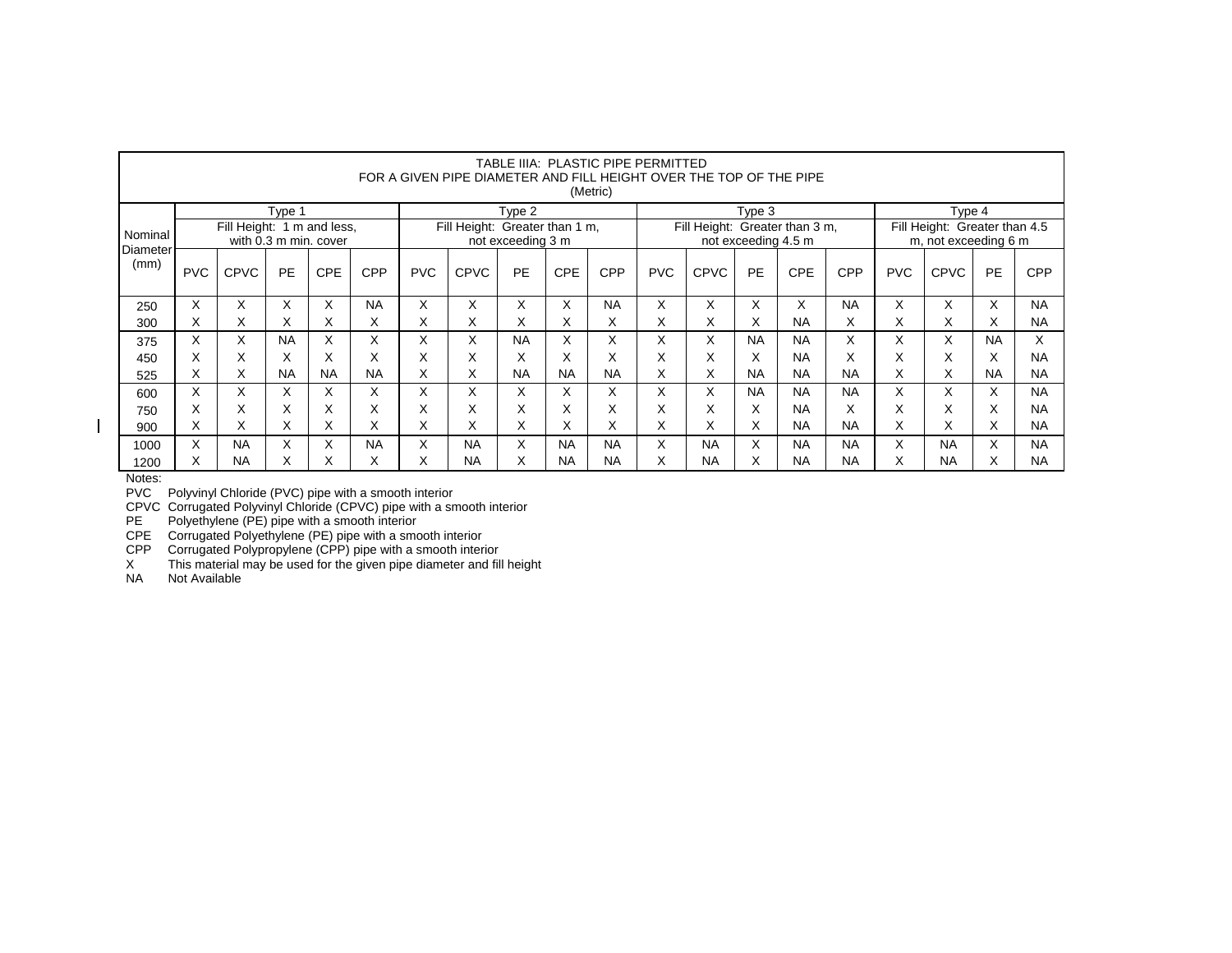| TABLE IIIB: PLASTIC PIPE PERMITTED<br>FOR A GIVEN PIPE DIAMETER AND FILL HEIGHT OVER THE TOP OF THE PIPE |             |                        |                                                  |             |                        |                                                  |                                                  |  |  |  |  |  |  |
|----------------------------------------------------------------------------------------------------------|-------------|------------------------|--------------------------------------------------|-------------|------------------------|--------------------------------------------------|--------------------------------------------------|--|--|--|--|--|--|
|                                                                                                          |             | Type 5                 |                                                  |             | Type 6                 |                                                  | Type 7                                           |  |  |  |  |  |  |
| Nominal<br>Diameter                                                                                      |             |                        | Fill Height: Greater than 20', not exceeding 25' |             |                        | Fill Height: Greater than 25', not exceeding 30' | Fill Height: Greater than 30', not exceeding 35' |  |  |  |  |  |  |
| (in.)                                                                                                    | <b>PVC</b>  | <b>CPVC</b>            |                                                  | <b>PVC</b>  | <b>CPVC</b>            |                                                  | <b>CPVC</b>                                      |  |  |  |  |  |  |
| 10<br>12                                                                                                 | X<br>х      | X<br>х                 |                                                  | X<br>х      | X<br>⋏                 |                                                  | X                                                |  |  |  |  |  |  |
| 15<br>18<br>21                                                                                           | X<br>⋏<br>х | X<br>х<br>х            |                                                  | X<br>↗<br>X | X<br>⋏                 |                                                  | ⋏                                                |  |  |  |  |  |  |
| 24<br>30<br>36                                                                                           | X<br>⋏<br>X | Χ<br>⋏<br>х            |                                                  | Χ<br>⋏<br>х | x                      |                                                  | ⋏                                                |  |  |  |  |  |  |
| 42<br>48                                                                                                 | X<br>x      | <b>NA</b><br><b>NA</b> |                                                  | Χ           | <b>NA</b><br><b>NA</b> |                                                  | <b>NA</b><br><b>NA</b>                           |  |  |  |  |  |  |

PVC Polyvinyl Chloride (PVC) pipe with a smooth interior

CPVC Corrugated Polyvinyl Chloride (CPVC) pipe with a smooth interior

X This material may be used for the given pipe diameter and fill height

NA Not Available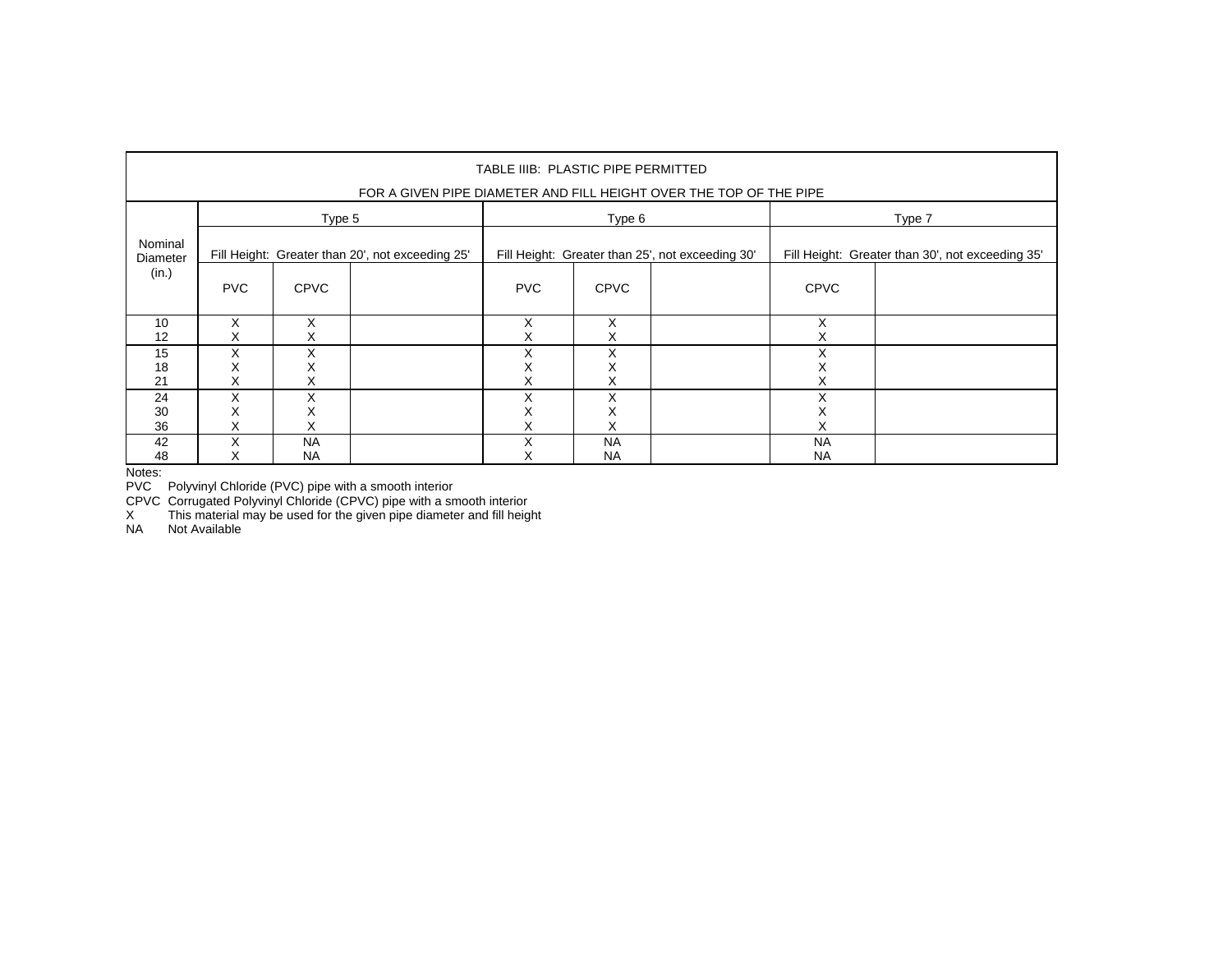| TABLE IIIB: PLASTIC PIPE PERMITTED<br>FOR A GIVEN PIPE DIAMETER AND FILL HEIGHT OVER THE TOP OF THE PIPE<br>(metric) |                   |                                                    |  |                   |                                                    |                                                     |              |  |  |  |  |  |  |
|----------------------------------------------------------------------------------------------------------------------|-------------------|----------------------------------------------------|--|-------------------|----------------------------------------------------|-----------------------------------------------------|--------------|--|--|--|--|--|--|
|                                                                                                                      |                   | Type 5                                             |  |                   | Type 6                                             |                                                     | Type 7       |  |  |  |  |  |  |
| Nominal                                                                                                              |                   | Fill Height: Greater than 6 m, not exceeding 7.5 m |  |                   | Fill Height: Greater than 7.5 m, not exceeding 9 m | Fill Height: Greater than 9 m, not exceeding 10.5 m |              |  |  |  |  |  |  |
| Diameter<br>(mm)                                                                                                     | <b>PVC</b>        | <b>CPVC</b>                                        |  | <b>PVC</b>        | <b>CPVC</b>                                        |                                                     | <b>CPVC</b>  |  |  |  |  |  |  |
| 250                                                                                                                  | X                 | X                                                  |  | X                 | X                                                  |                                                     | X            |  |  |  |  |  |  |
| 300                                                                                                                  | х                 | X                                                  |  | ⋏                 | х                                                  |                                                     | ⋏            |  |  |  |  |  |  |
| 375                                                                                                                  | $\checkmark$<br>ᄉ | $\checkmark$                                       |  | $\checkmark$      | v<br>^                                             |                                                     | $\checkmark$ |  |  |  |  |  |  |
| 450                                                                                                                  | ⋏                 | ⌒                                                  |  | ∧                 | ∧                                                  |                                                     |              |  |  |  |  |  |  |
| 525                                                                                                                  | x                 | X                                                  |  |                   | X                                                  |                                                     |              |  |  |  |  |  |  |
| 600                                                                                                                  | X                 | X                                                  |  | $\checkmark$<br>л | Χ                                                  |                                                     | X            |  |  |  |  |  |  |
| 750                                                                                                                  | ⋏                 | ⌒                                                  |  |                   | ∧                                                  |                                                     |              |  |  |  |  |  |  |
| 900                                                                                                                  | ⋏                 | Х                                                  |  |                   | ⋏                                                  |                                                     |              |  |  |  |  |  |  |
| 1000                                                                                                                 | X                 | <b>NA</b>                                          |  | $\checkmark$      | <b>NA</b>                                          |                                                     | <b>NA</b>    |  |  |  |  |  |  |
| 1200                                                                                                                 | ⋏                 | <b>NA</b>                                          |  |                   | <b>NA</b>                                          |                                                     | <b>NA</b>    |  |  |  |  |  |  |

PVC Polyvinyl Chloride (PVC) pipe with a smooth interior

CPVC Corrugated Polyvinyl Chloride (CPVC) pipe with a smooth interior

PE Polyethylene (PE) pipe with a smooth interior

X This material may be used for the given pipe diameter and fill height NA Not Available"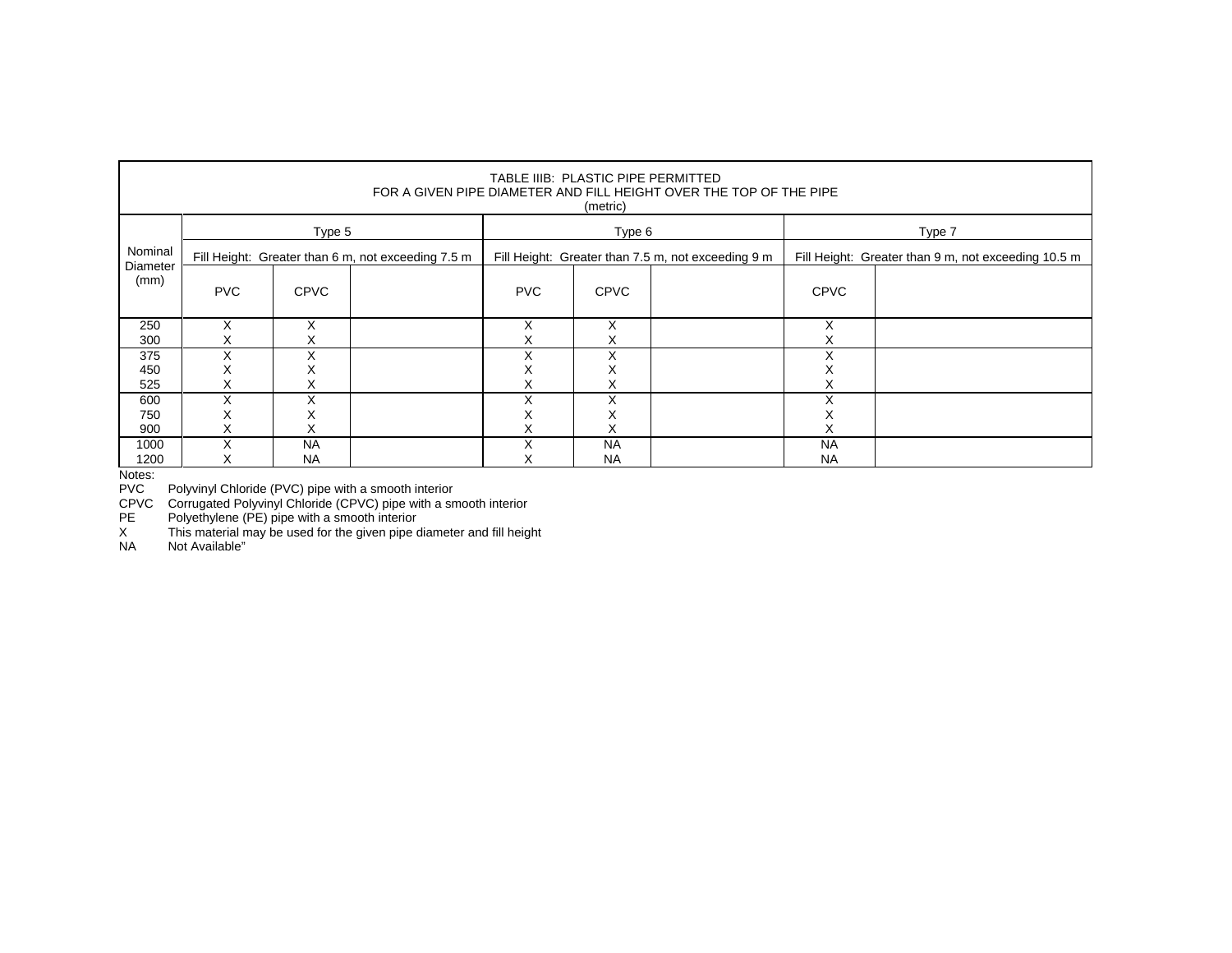Revise the first sentence of the first paragraph of Article 542.04(c) of the Standard Specifications to read:

" Compacted aggregate, at least 4 in. (100 mm) in depth below the pipe culvert, shall be placed the entire width of the trench and for the length of the pipe culvert, except compacted impervious material shall be used for the outer 3 ft (1 m) at each end of the pipe culvert."

Revise the seventh paragraph of Article 542.04(d) of the Standard Specifications to read:

"PVC, PE and CPP pipes shall be joined according to the manufacturer's specifications."

Replace the third sentence of the first paragraph of Article 542.04(h) of the Standard Specifications with the following:

" The total cover required for various construction loadings shall be the responsibility of the Contractor."

Delete "Table IV : Wheel Loads and Total Cover" in Article 542.04(h) of the Standard Specifications.

Revise the first and second paragraphs of Article 542.04(i) of the Standard Specifications to read:

" (i) Deflection Testing for Pipe Culverts. All PE, PVC and CPP pipe culverts shall be tested for deflection not less than 30 days after the pipe is installed and the backfill compacted. The testing shall be performed in the presence of the Engineer.

For PVC, PE, and CPP pipe culverts with diameters 24 in. (600 mm) or smaller, a mandrel drag shall be used for deflection testing. For PVC, PE, and CPP pipe culverts with diameters over 24 in. (600 mm), deflection measurements other than by a mandrel shall be used."

Revise Articles 542.04(i)(1) and (2) of the Standard Specifications to read:

- " (1) For all PVC pipe: as defined using ASTM D 3034 methodology.
- (2) For all PE and CPP pipe: the average inside diameter based on the minimum and maximum tolerances specified in the corresponding ASTM or AASHTO material specifications."

Revise the second sentence of the second paragraph of Article 542.07 of the Standard Specifications to read: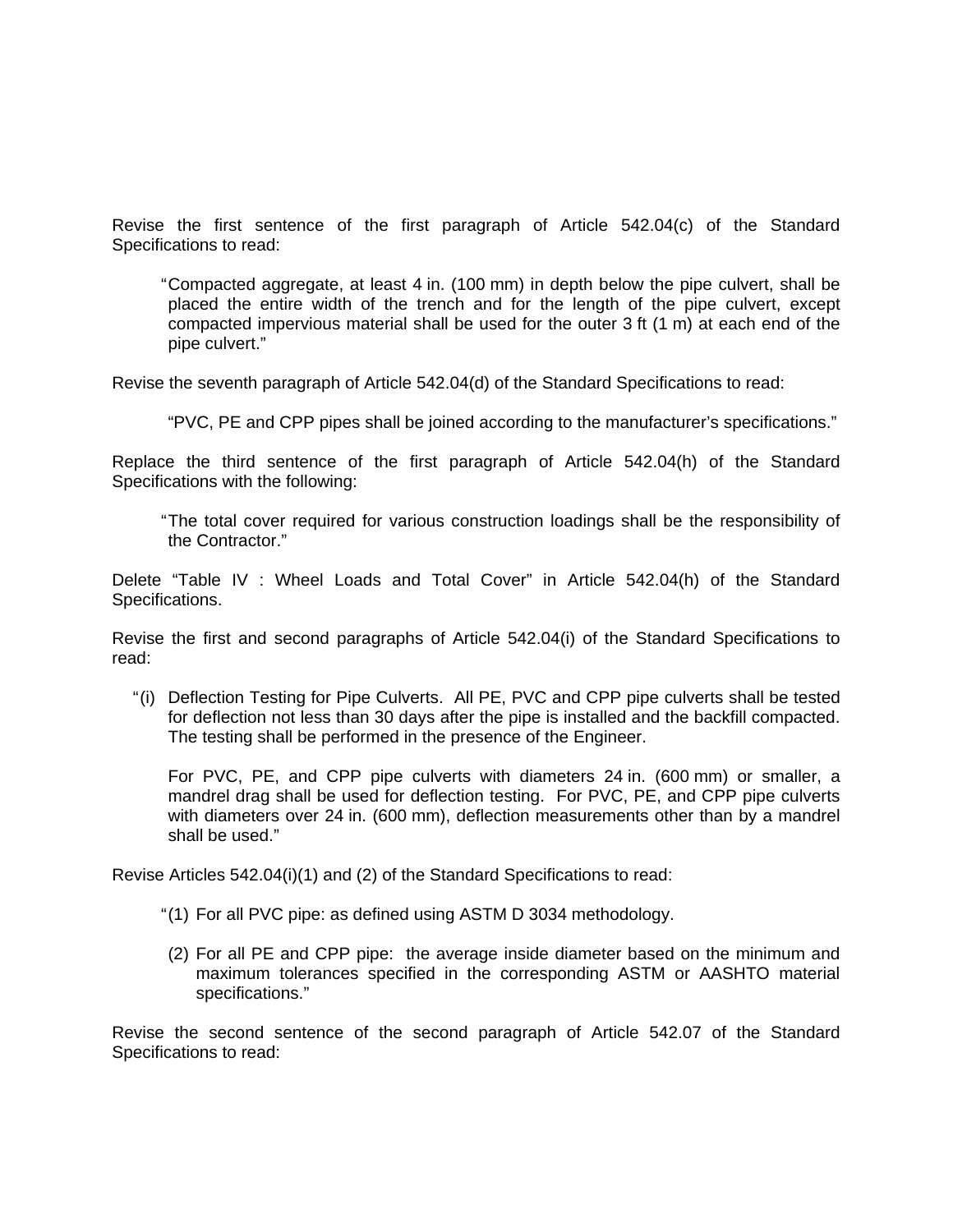" When a prefabricated end section is used, it shall be of the same material as the pipe culvert, except for polyethylene (PE), polyvinylchloride (PVC), and polypropylene (PP) pipes which shall have metal end sections."

Revise the first paragraph of Article 1040.03 of the Standard Specifications to read:

" **1040.03 Polyvinyl Chloride (PVC) Pipe.** Acceptance testing of PVC pipe and fittings shall be accomplished during the same construction season in which they are installed. The section properties shall be according to the manufacturer pre-submitted geometric properties on file with the Department. The manufacturer shall submit written certification that the material meets those properties. The pipe shall meet the following additional requirements."

Delete Articles 1040.03(e) and (f) of the Standard Specifications.

Revise Articles 1040.04(c) and (d) of the Standard Specifications to read:

- " (c) PE Profile Wall Pipe for Insertion Lining. The pipe shall be according to ASTM F 894. When used for insertion lining of pipe culverts, the pipe liner shall have a minimum pipe stiffness of 46 psi (317 kPa) at five percent deflection for nominal inside diameters of 42 in. (1050 mm) or less. For nominal inside diameters of greater than 42 in. (1050 mm), the pipe liner shall have a minimum pipe stiffness of 32.5 psi (225 kPa) at five percent deflection. All sizes shall have wall construction that presents essentially smooth internal and external surfaces.
- (d) PE Pipe with a Smooth Interior. The pipe shall be according to ASTM F 714 (DR 32.5) with a minimum cell classification of PE 335434 as defined in ASTM D 3350. The section properties shall be according to the manufacturer pre-submitted geometric properties on file with the Department. The manufacturer shall submit written certification that the material meets those properties and the resin used to manufacture the pipe meets or exceeds the minimum cell classification requirements."

Add the following to Section 1040 of the Standard Specifications:

" **1040.08 Polypropylene (PP) Pipe.** Storage and handling shall be according to the manufacturer's recommendations, except in no case shall the pipe be exposed to direct sunlight for more than six months. Acceptance testing of the pipe shall be accomplished during the same construction season in which it is installed. The section properties shall be according to the manufacturer pre-submitted geometric properties on file with the Department. The manufacturer shall submit written certification that the material meets those properties. The pipe shall meet the following additional requirements.

- (a) Corrugated PP Pipe with a Smooth Interior. The pipe shall be according to AAHSTO M 330 (nominal size – 12 to 60 in. (300 to 1500 mm)). The pipe shall be Type S or D.
- (b) Perforated Corrugated PP Pipe with A Smooth Interior. The pipe shall be according to AASHTO M 330 (nominal size  $-12$  to 60 in. (300 to 1500 mm)). The pipe shall be